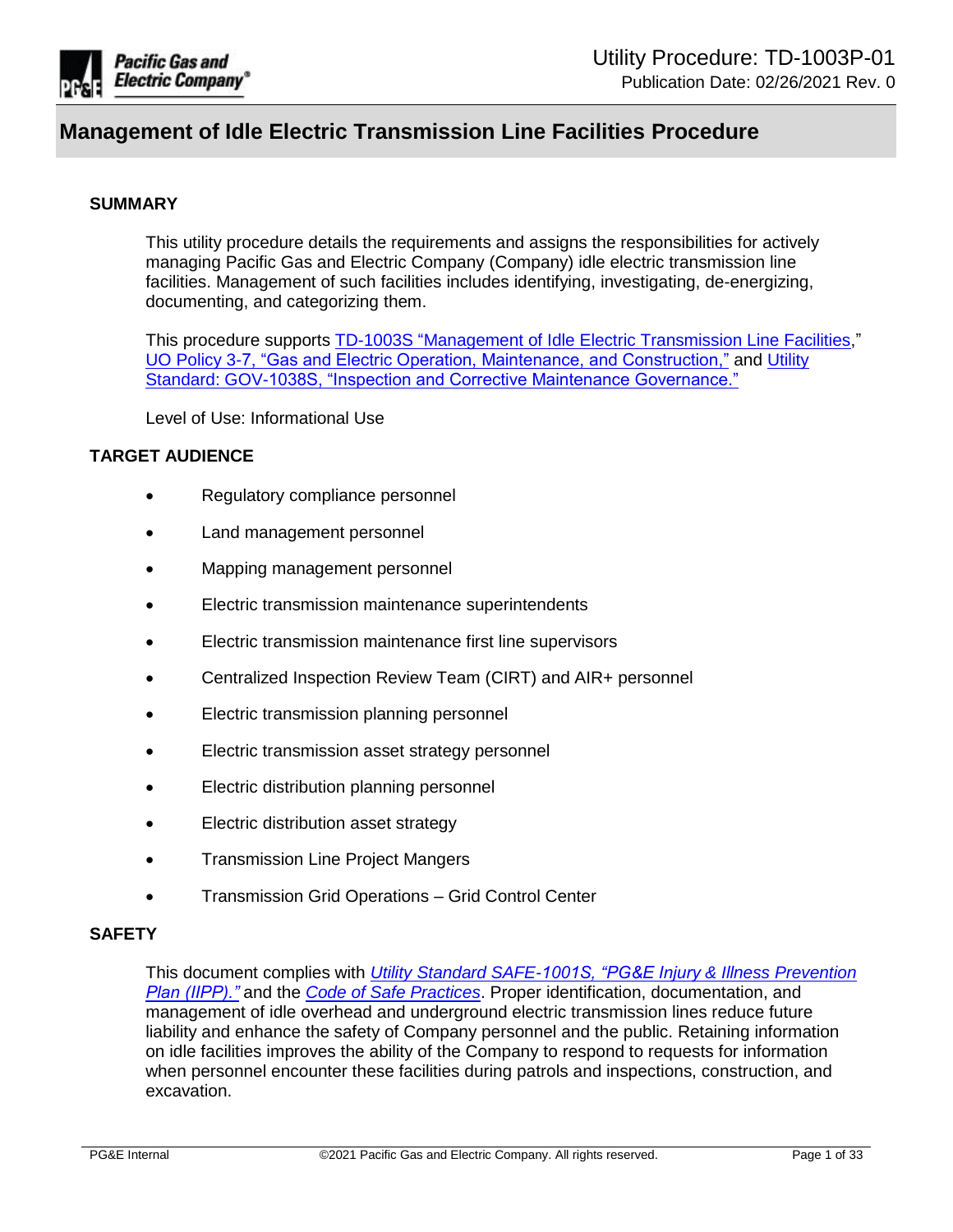

## **BEFORE YOU START**

NA

## **TABLE OF CONTENTS**

| SUBSECTION TITLE |                                                                                         | <b>PAGE</b> |
|------------------|-----------------------------------------------------------------------------------------|-------------|
|                  |                                                                                         |             |
| 2                |                                                                                         |             |
| 3                |                                                                                         |             |
| 4                |                                                                                         |             |
| 5                |                                                                                         |             |
| 6                |                                                                                         |             |
|                  |                                                                                         |             |
| 8                |                                                                                         |             |
| 9                |                                                                                         |             |
| 10               |                                                                                         |             |
| 11               |                                                                                         |             |
| 12               |                                                                                         |             |
|                  | Appendix 1: Evaluation of Permanently De-Energized Transmission Lines from Induction 26 |             |

#### **PROCEDURE STEPS**

#### <span id="page-1-0"></span>**1 General Information**

- 1.1 Idle facilities in the system can be found in three conditions: de-energized, transmission lines energized to distribution voltages, or transmission lines energized to transmission voltages.
- 1.2 Idle transmission line facilities must be PATROLLED, INSPECTED, AND MAINTAINED by transmission line maintenance personnel in compliance with Company standards and [G.O. 95](http://docs.cpuc.ca.gov/published/Graphics/13352.PDF)  [Rule 31.2 "Inspection of Lines" and Rule 31.6 "Abandoned Lines."](http://docs.cpuc.ca.gov/published/Graphics/13352.PDF)
- 1.3 TD-1003S MANAGEMENT of Idle Electric Transmission Line Facilities standard outlines the roles and responsibilities of personnel on how to identify, investigate, de-energize, document, and categorize idle facilities.
- 1.4 Transmission Line Asset Strategy (TLAS) DRIVES the process AND INFORMS stakeholders along the way. The process, from identification to de-energizing (if needed), is outlined in [TD-](https://ecmappwlsp01c2.comp.pge.com/TILVIEWER?chronicleId=09131aad8d9296e9&vd=true&device=false)1003P-01, Attachment 1 ["Management of Idle Transmission Line Facilities Flow Chart."](https://ecmappwlsp01c2.comp.pge.com/TILVIEWER?chronicleId=09131aad8d9296e9&vd=true&device=false)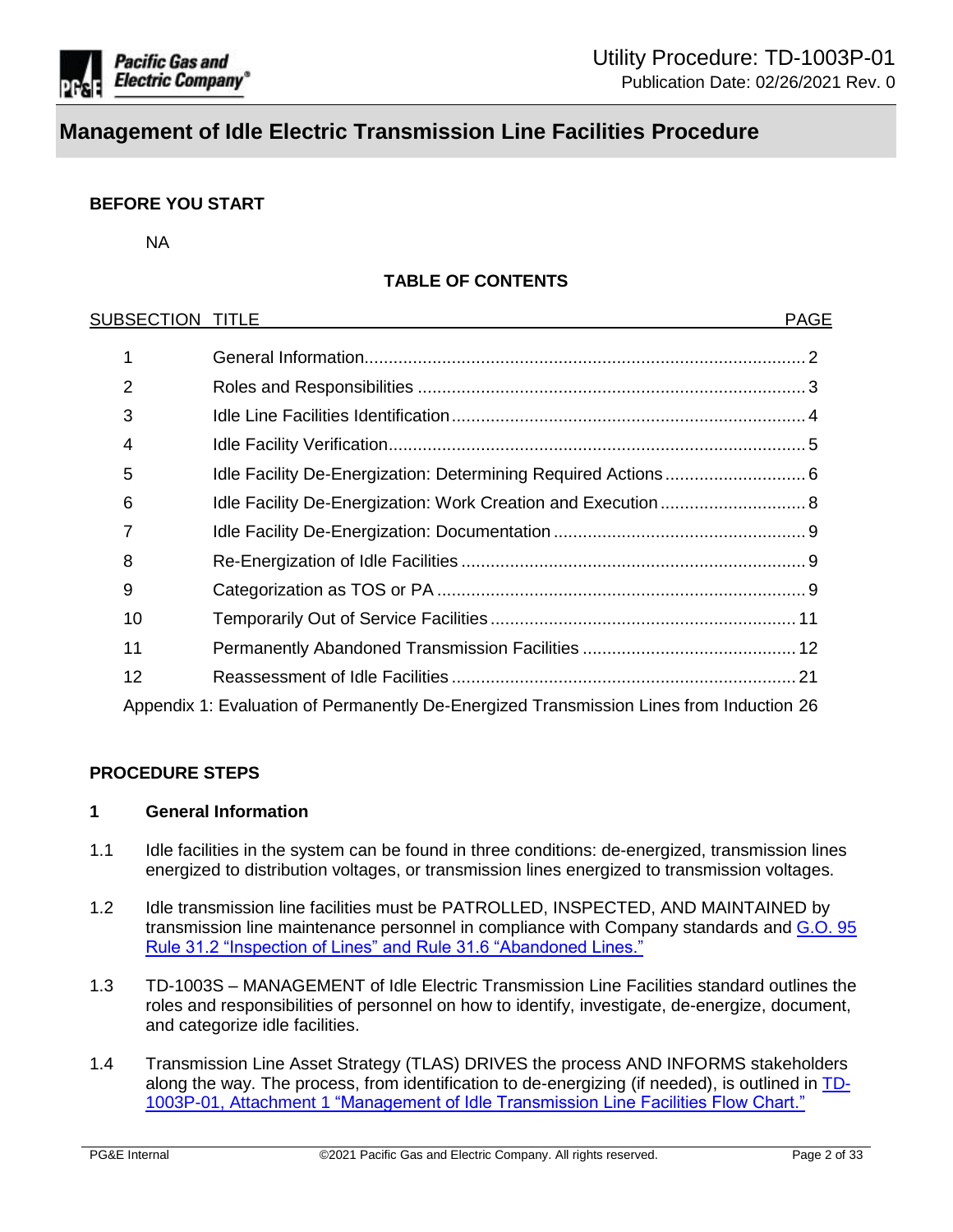

### <span id="page-2-0"></span>**2 Roles and Responsibilities**

- 2.1 Field personnel or Qualified Company Representative (QCR) must IDENTIFY potentially idle facilities through a notification to initiate investigation of the idle facilities.
- 2.2 CIRT must PROCESS the idle facility tags AND NOTIFY the TLAS supervisor that the investigation tags have been created.
- 2.3 For idle facilities identified by means other than notifications generated in the field, TLAS must INITIATE the idle facility investigation AND de-energization process.
- 2.4 TLAS must COMPLET the following tasks:
	- 1. CONDUCT the investigation of idle facilities to determine extent and energization status.
	- 2. INITIATE the process for de-energizing lines found to be energized through the investigation.
	- 3. REQUEST the review AND coordinate inputs related to the categorization of the idle facilities (decision to keep, remove, or transfer) to ensure that all affected departments jointly complete the investigation AND DETERMINE whether there is the potential for future use of the facilities.
	- 4. NOTIFY all stakeholders of the categorization.
- 2.5 For de-energization notifications, T-Line maintenance and construction (M&C) AND the Grid Control Center (GCC) must FOLLOW existing processes related to execution of work.
- 2.6 Transmission planning (TP) personnel must REVIEW the facilities in question to determine whether the facilities may be needed for future transmission capacity or reliability.
- 2.7 Operations engineering (OE) OR transmission line asset development may PROVIDE input regarding potential use of the facilities (optional).
- 2.8 Transmission Asset Implementation may PROVIDE input regarding potential use of the facilities (optional).
- 2.9 Distribution planning (DP) personnel must REVIEW the facilities in question to determine whether they currently are in use for distribution service OR may be needed for future distribution capacity OR reliability work.
- 2.10 Corporate real estate (CRE), electric generation interconnection (EGI), account services, and rates and tariffs personnel must REVIEW the facilities in question.
- 2.11 EGI, account services, and rates and tariffs personnel must ENSURE that the rates and tariffs are properly applied AND in compliance, and that any agreements (special facilities, special service agreements, power purchase/interconnection agreements, etc.) are reviewed accordingly.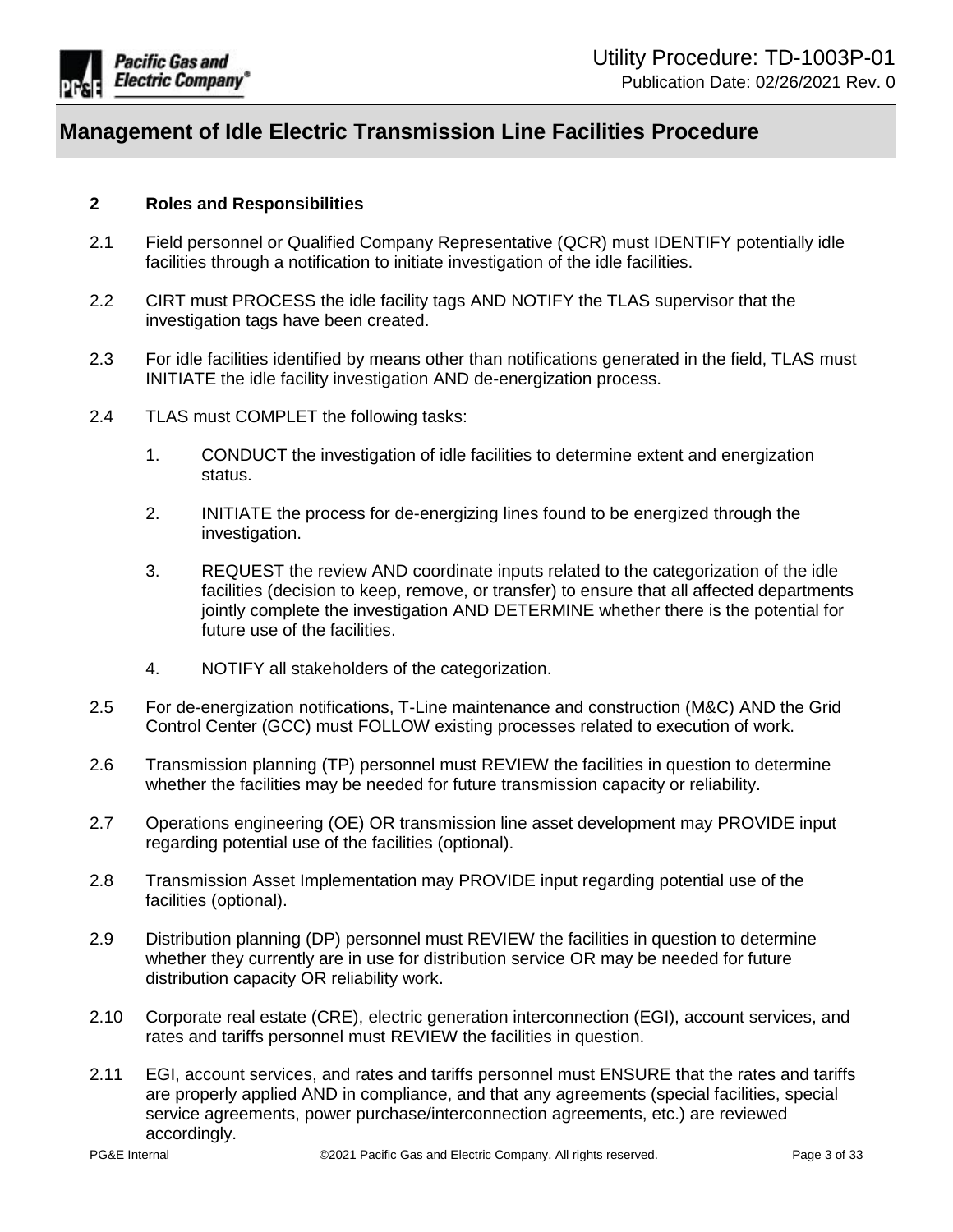

- 2.12 Account services personnel must REVIEW the ultimate disposition of circuits serving customers/generators.
- 2.13 Electric transmission geographical information system (ETGIS) MAINTAINS idle line designations, including the categorization of the line, based on input from TLAS via Right of Way (RW) notification. RW notification is a map correction notification tag submitted to geographical information system (GIS) mapping.

### <span id="page-3-0"></span>**3 Idle Line Facilities Identification**

- 3.1 There are multiple levels of review and confirmation for a transmission line to be identified as idle and the following confirmations are a few but not all of the reasons:
	- 1. Transmission Grid Operations idle line confirmation.
	- 2. Asset Strategy idle line confirmation from existing documentation.
	- 3. Customer confirmation that facilities are idle.
	- 4. During routine, or non-routine, inspection or patrol of assets, the QCR may create an idle facility investigation notification for CIRT to process.
	- 5. Drone inspector identifies a potential idle facility and requests an idle facility investigation notification.
- 3.2 QCR Actions in the Field
	- 1. The following are a few, but not all the, indicators of an idle facility:
		- a. Jumpers have been cut on all phases.
		- b. Conductors have been removed.
		- c. Insulators are undersized for the line.
		- d. Pole tops have been removed.
		- e. First Line Supervisor knowledge.
		- f. Documentation or field observations that an idle line is energized at distribution voltages.
		- g. Documentation or field observations that an idle line is energized at transmission voltages.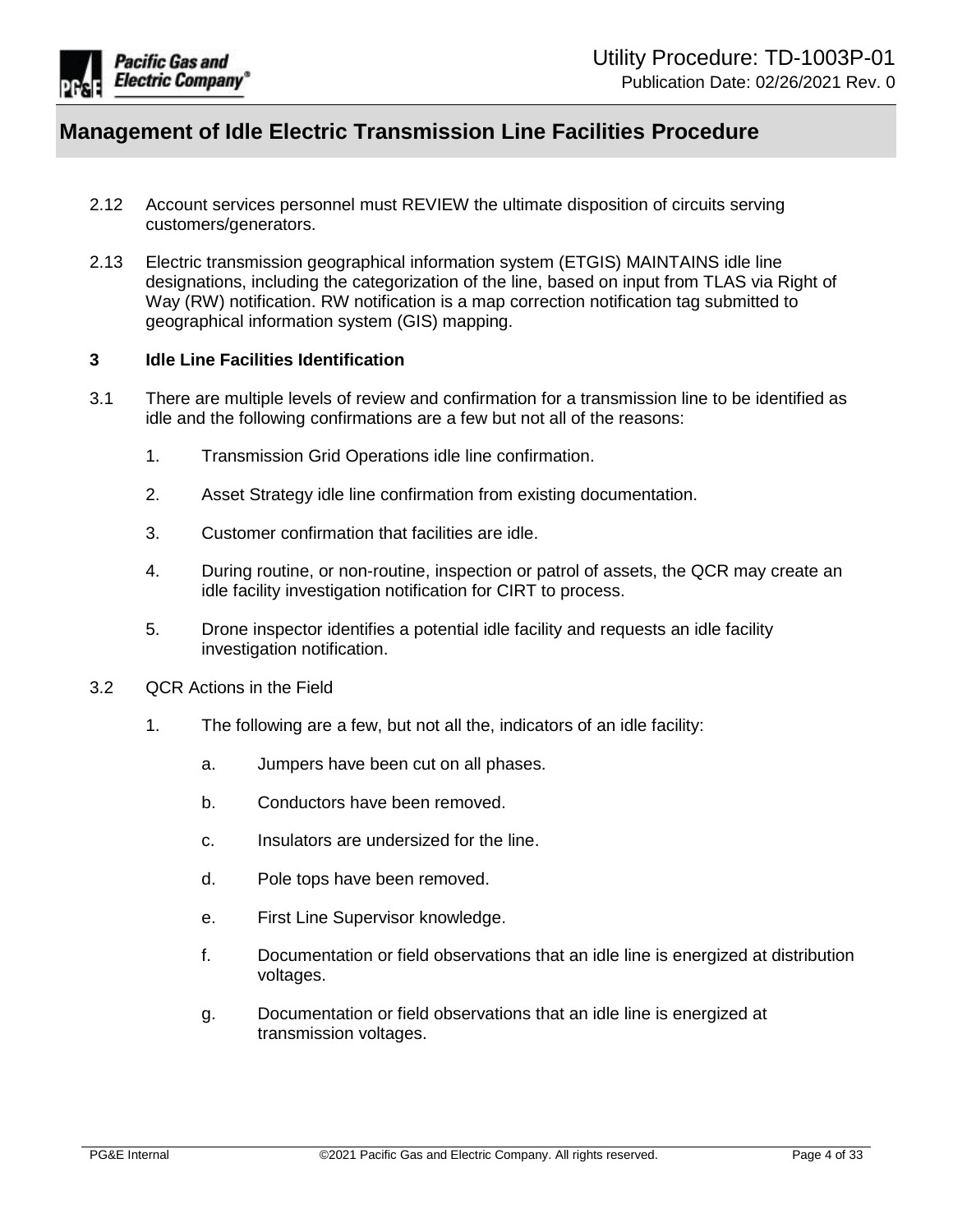

## 3.2 (continued)

2. WHEN suspected idle lines are identified or lines appear idle,

THEN CREATE an S5 notification with a B priority to initiate a de-energization investigation.

- a. QCR CREATES an S5 notification with Facility Damage Action (FDA) of: Other – Idle – Investigate.
- 3. In addition to the notification to initiate the de-energization investigation, CREATE notification(s) to address any safety issue(s) if these are found during inspection.

### 3.3 CIRT Actions

1. WHEN CIRT receives the S5 notification,

THEN CIRT must process the notification to a line report (LR) with a B priority AND NOTIFY the TLAS supervisor.

- 3.4 Project Manager Actions
	- 1. IF an idle facility must be created through a configuration change,

THEN the project manager must ENSURE that the project scope includes deenergization AND removal of the facility.

#### <span id="page-4-0"></span>**4 Idle Facility Verification**

- <span id="page-4-1"></span>4.1 TLAS Actions
	- 1. After the notification is generated, Asset Strategy must VERIFY that the facility is idle AND gather additional information that is needed to determine the appropriate actions to de-energize the facility if it currently is energized.
	- 2. Asset Strategy must ATTACH the results of the de-energization investigation to the investigation notification in SAP.
- 4.2 INCLUDE the following information on the idle facility:
	- 1. Extent of the idle facility: The whole line or a specified range of spans/structures if the line is partially idle.
	- 2. Whether the line is energized or not.
	- 3. Source of energization (for example, a transmission or distribution structure).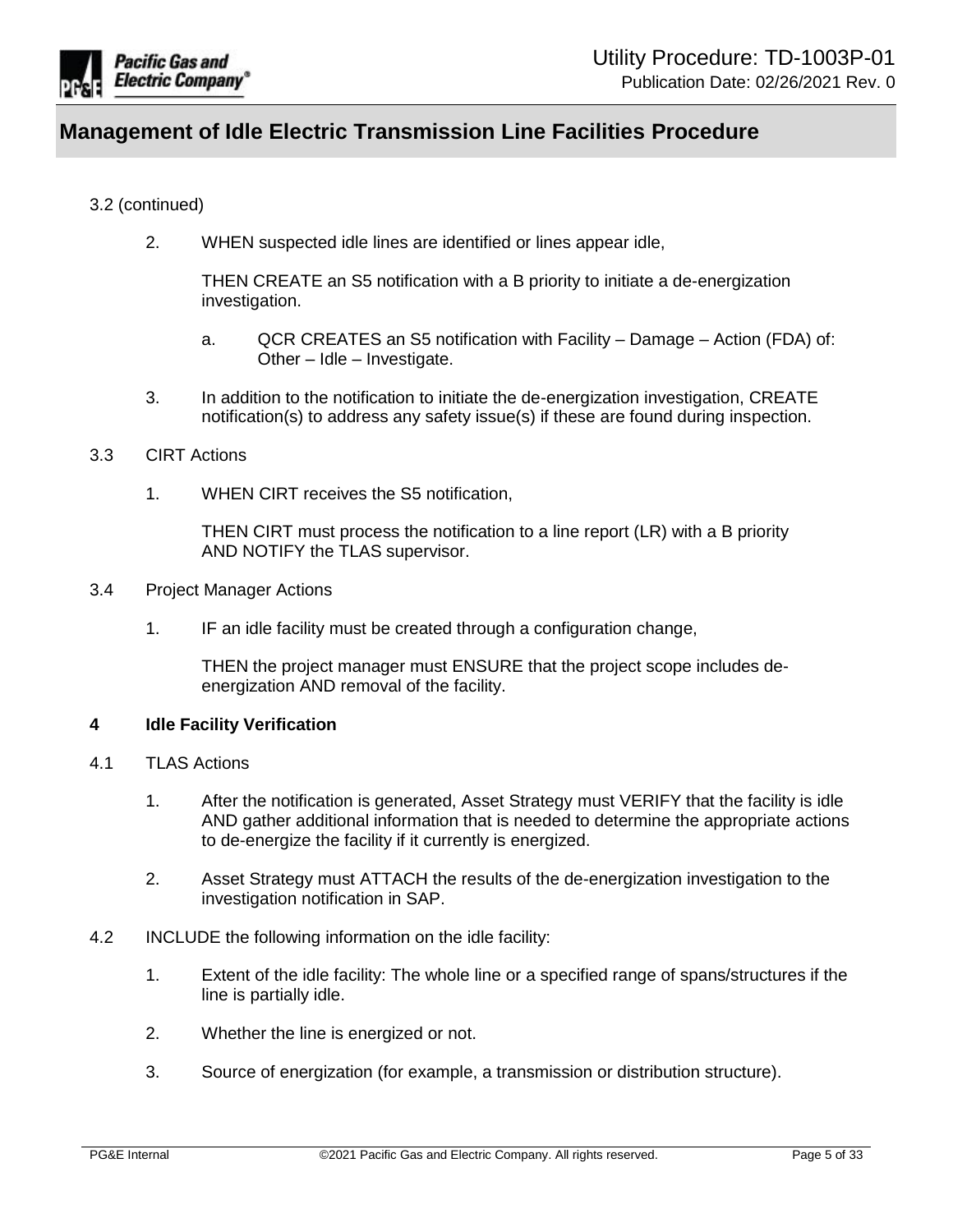

## 4.2 (continued)

4. IF the idle facility is not in ETGIS,

THEN INCLUDE additional information needed to map the facility. This information includes structure and conductor type, connections to other lines, open points, and coordinates.

- 4.3 GATHER the information using a desktop review. (For example, ETGIS, previous inspection records, structure data sheets, etc.) or field review.
	- 1. CONTACT Transmission Grid Operations as part of the desktop review to help determine whether the facility is energized.
- 4.4 ENTER the information collected into [TD-1003-01-F01, " Electric Transmission Idle Line](https://ecmappwlsp01c2.comp.pge.com/TILVIEWER?chronicleId=09131aad8d8f2a73&vd=true&device=false) De-[Energization Investigation Form."](https://ecmappwlsp01c2.comp.pge.com/TILVIEWER?chronicleId=09131aad8d8f2a73&vd=true&device=false)
- 4.5 COMPLETE the de-energization investigation within 2 weeks of the investigation notification being created.
- <span id="page-5-0"></span>**5 Idle Facility De-Energization: Determining Required Actions**
- 5.1 TLAS Actions
	- 1. Asset strategy must DETERMINE whether de-energization is needed.
	- 2. IF de-energization is not needed,

THEN SUBMIT an RW request to update ETGIS to show the facility is idle.

3. IF de-energization is needed,

THEN TAKE the following actions:

- a. IDENTIFY the scope of de-energization (not all idle structures may require deenergization; some already may be de-energized).
- b. IDENTIFY the action to take to de-energize the facility. INCLUDE the following information:
	- Description of recommended work, for example, opening jumpers, reframing pole, adding flying bells or opening a switch
	- Photographs showing the structure that is connected to the energized source, the terrain at the base of the structure, and the configuration of adjacent structures
	- Map showing energized structures (for example, markup of ETGIS screenshot)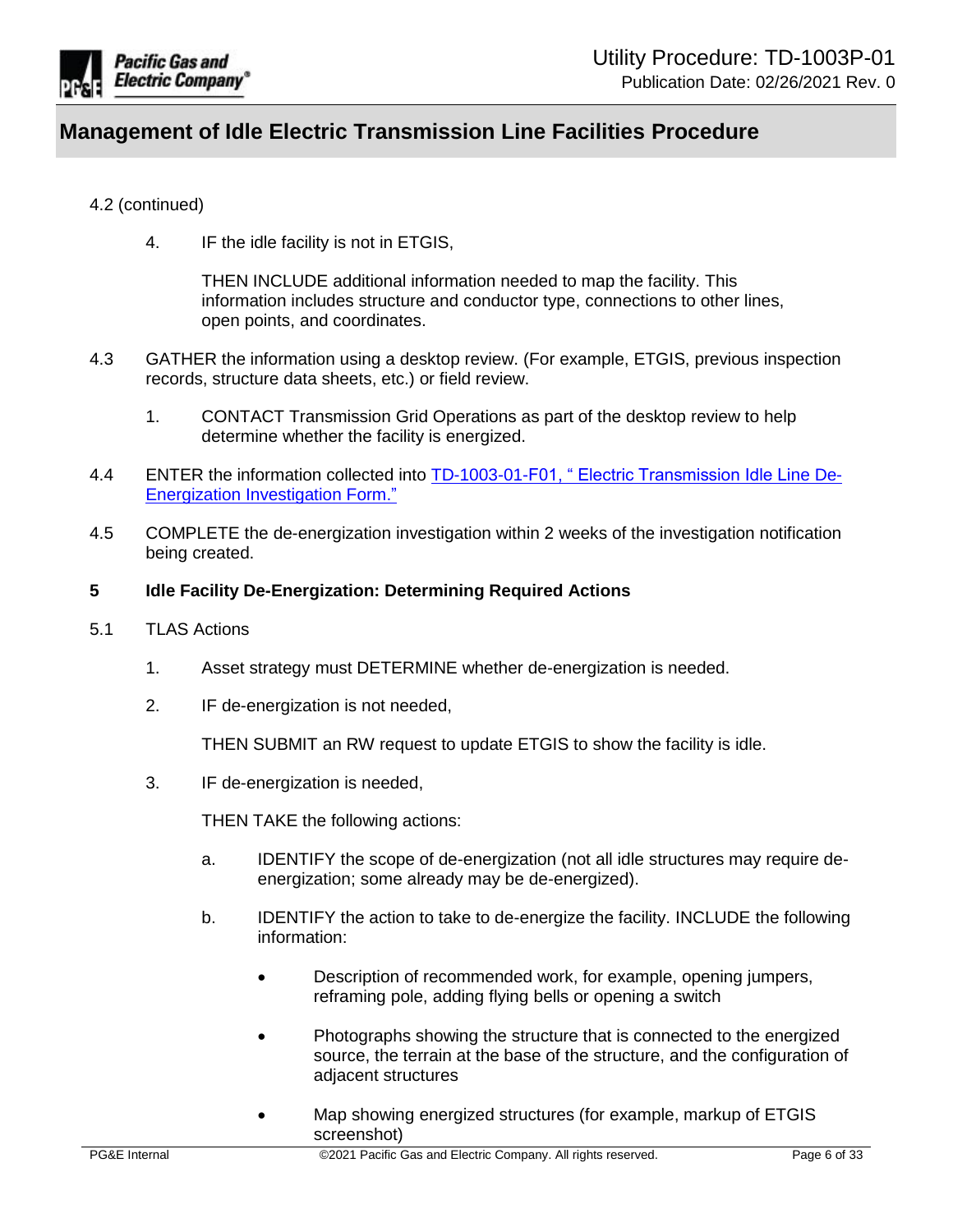

### 5.1.3 (continued)

- c. CONTACT applicable following stakeholders to notify them of a line to be deenergized:
	- Electric Management System (EMS)
	- Transmission Operating Diagrams
	- GIS Mapping
	- Strategic Governance: Base Case Team and independent system operator (ISO) Transmission Register
- d. DETERMINE if the required work is Capital or Expense using the list in the deenergization checklist. Estimating is required for Capital work.
- e. IF any of the idle assets are not in ETGIS,

THEN SUBMIT an RW request to GIS Mapping to have them added.

- f. NOTIFY the GCC (if energized at transmission voltage) or Distribution Control Centers (DCC) (if energized at distribution voltage) that there must be a request to de-energize.
- g. NOTIFY CIRT that a de-energization notification is needed.
- 4. ATTACH checklist to de-energization notification in SAP.
- 5. REQUEST that Clerical Staff close the investigation tag.
- 5.2 CIRT and System Inspections Clerical Staff Actions
	- 1. IF de-energization is needed:

THEN REQUEST Clerical Staff to create a de-energization notification, with FDA of Other – Idle – De-Energize.

- For idle facilities in high fire threat districts **(**HFTD), ASSIGN a B-priority to the notification.
- For idle facilities in non-HFTD areas, ASSIGN an E-Priority to the notification with a 6 month deadline. The work is REQUESTED to be completed within 90 days, but may be affected by other considerations, such as clearances and environmental permitting.
- 2. IF Asset Strategy has determined estimating is needed,

THEN ENSURE that the notification reflects this requirement.

3. REFERENCE the investigation notification number in the de-energization notification.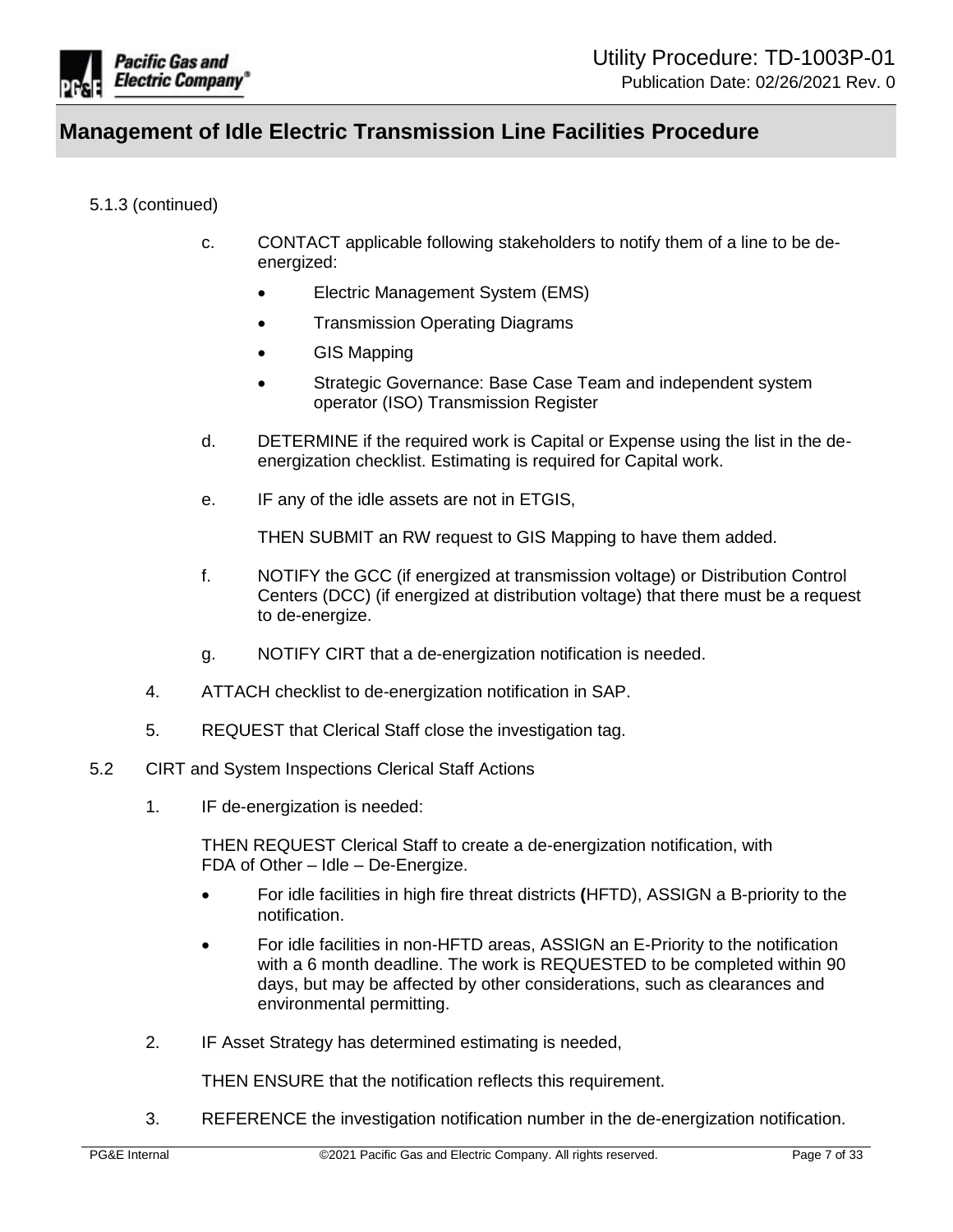

### <span id="page-7-0"></span>**6 Idle Facility De-Energization: Work Creation and Execution**

6.1 IF de-energizing is required,

THEN TRACK the work through the de-energization notification AND LEVERAGE existing processes for work under the de-energization notification, such as the Application for Work (AFW). Circuit Map Change Sheets (CMCS) that are required for distribution work.

- 6.2 SCHEDULE the timeframe for the work based on the following factors:
	- Ability to schedule clearances
	- Environmental permitting requirements
	- Clearances typically can be scheduled sooner for lower voltage lines. Higher voltages, such as 230 kV, may take several months. Permitting in environmentally sensitive areas may take 6 months.
- 6.3 Transmission line M&C Actions
	- 1. SUBMIT an AFW using the information that Asset Strategy has attached with the notification.
		- a. The AFW is sent to either the GCC (if the facility is energized at transmission voltage) or the DCC (if the facility is energized at distribution voltage).
- 6.4 GCC or DCC Actions
	- 1. REVIEW the recommended field actions in the de-energization notification.
	- 2. WORK with transmission M&C to complete the AFW.
	- 3. PERFORM any additional actions required to prepare for work. For example: preparing switching logs.
- 6.5 Transmission Line M&C Actions
	- 1. After the AFW is processed, Work Management must SCHEDULE the work.
	- 2. M&C EXECUTES the work.
- <span id="page-7-1"></span>6.6 Work Verification Actions
	- 1. PERFORM work verification review.
	- 2. CLOSE notification.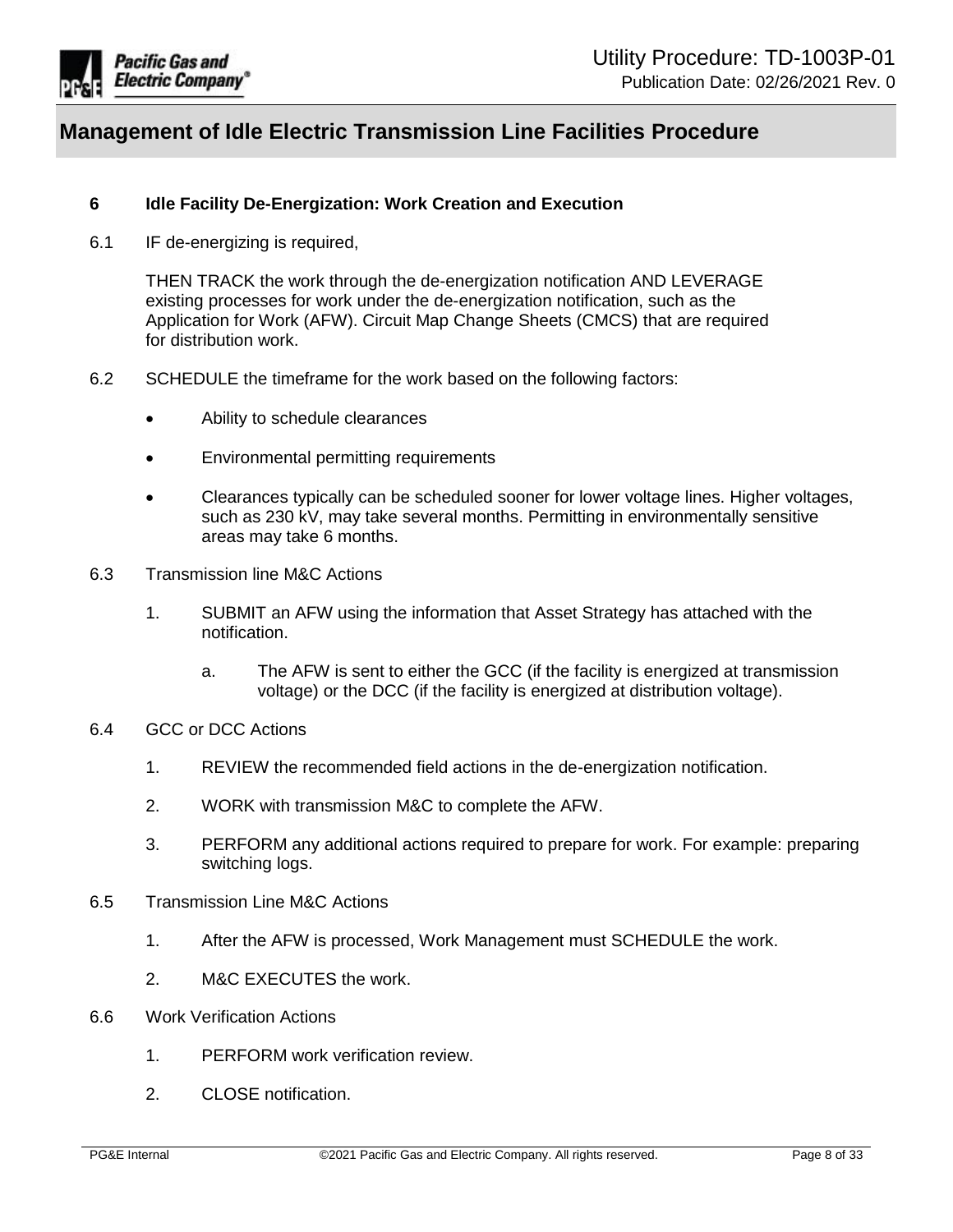

## **7 Idle Facility De-Energization: Documentation**

- 7.1 Transmission Related Actions
	- 1. Transmission Operating Diagram mapper, USE AFW information to update operating diagrams AND CONFIRM updates with the GCC.
	- 2. EMS must SEND notification to Asset Strategy that operating diagrams have been updated.

#### 7.2 DCC Actions

- 1. FOLLOW the normal CMCS process as outlined in [TD-9450S, "Circuit Map Change](https://ecmappwlsp01c2.comp.pge.com/TILVIEWER?chronicleId=09131aad80e04a5c&vd=true&device=false)  [Sheet Standard."](https://ecmappwlsp01c2.comp.pge.com/TILVIEWER?chronicleId=09131aad80e04a5c&vd=true&device=false)
- 7.3 TLAS Actions
	- 1. FOLLOW-UP with the following stakeholders to inform them de-energization is complete:
		- GIS Mapping
		- Strategic Governance: Base Case Team and ISO Transmission Register
	- 2. For lines that were de-energized through the GCC, SUBMIT an RW request to update mapping status to idle.
- 7.4 Mapping Actions
	- 1. UPDATE GIS maps.

#### <span id="page-8-0"></span>**8 Re-Energization of Idle Facilities**

- 8.1 TLAS must WORK with Grid Operations to assess if re-energizing is needed. Lines that have been de-energized may need to be re-energized later.
- 8.2 IF a line is approved for re-energization,

THEN INSPECT the line before being re-energized.

8.3 Before re-energizing, RESOLVE AND CLOSE OUT all open line corrective (LC) notifications.

#### <span id="page-8-1"></span>**9 Categorization as TOS or PA**

<span id="page-8-2"></span>9.1 CATEGORIZE the idle transmission line facility as either temporarily out of service (TOS) or permanently abandoned (PA) depending on an assessment of whether the input provides adequate justification to support keeping the idle facility. This assessment must be performed by TLAS and documented using [TD-1003P-01-F02, "Electric Transmission Idle Line](https://ecmappwlsp01c2.comp.pge.com/TILVIEWER?chronicleId=09131aad8d8f2a74&vd=true&device=false)  [Categorization Form."](https://ecmappwlsp01c2.comp.pge.com/TILVIEWER?chronicleId=09131aad8d8f2a74&vd=true&device=false)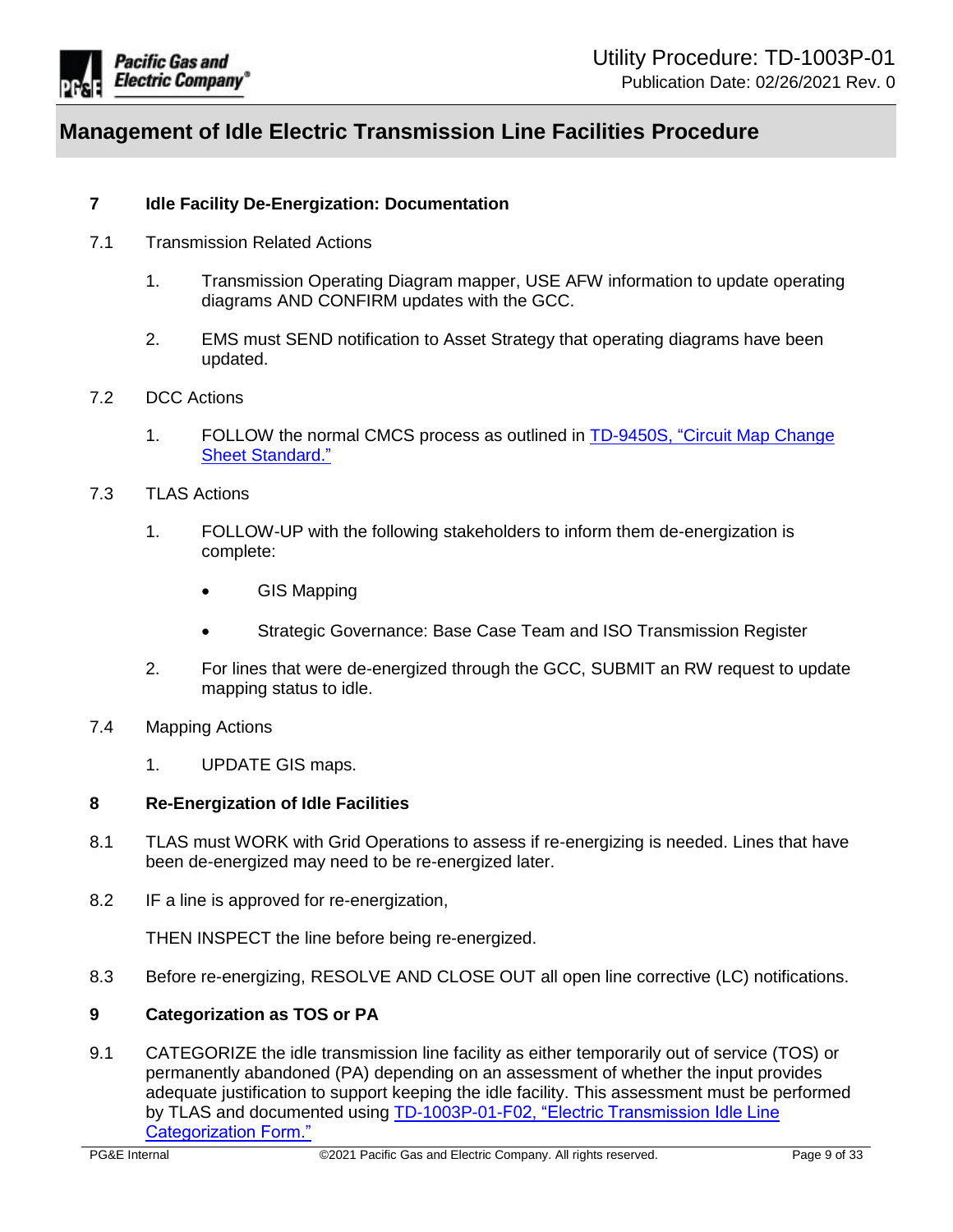

- 9.2 The following are examples of justification that may warrant keeping the idle facility and designating it as TOS:
	- 1. If the line is already included in the 10-year plan.
	- 2. If it is required for conformance with procedures.
	- 3. IF an economic analysis supports designating it as TOS

THEN the analysis must CONSIDER the risks AND benefits associated with keeping or removing the line.

#### **NOTE**

The potential of an idle transmission line facility to have future use is not enough to designate the facility TOS without additional justification as described above.

- 9.3 After categorization, CONTINUE to use the idle facility investigation Corrective Action Program (CAP) item to track the completion of remaining actions related to the idle facility.
- 9.4 CATEGORIZE AND HANDLE idle transmission line facilities that have potential future use for transmission capacity, reliability, or service and that have adequate justification for keeping the line according to the following requirements:
	- 1. The facilities must be designated TOS.
	- 2. They must **not** be removed from service.
- 9.5 CATEGORIZE AND HANDLE idle overhead transmission facilities without adequate justification for designating them as TOS according to the following requirements:
	- 1. The facilities must be designated PA.
	- 2. They must be removed or transferred.
- <span id="page-9-0"></span>9.6 CATEGORIZE idle underground transmission facilities as deactivated if they meet all the following conditions:
	- 1. The facilities are not needed to transmit electricity.
	- 2. They cannot be practically repaired, replaced, or removed.
	- 3. They have no foreseeable future use.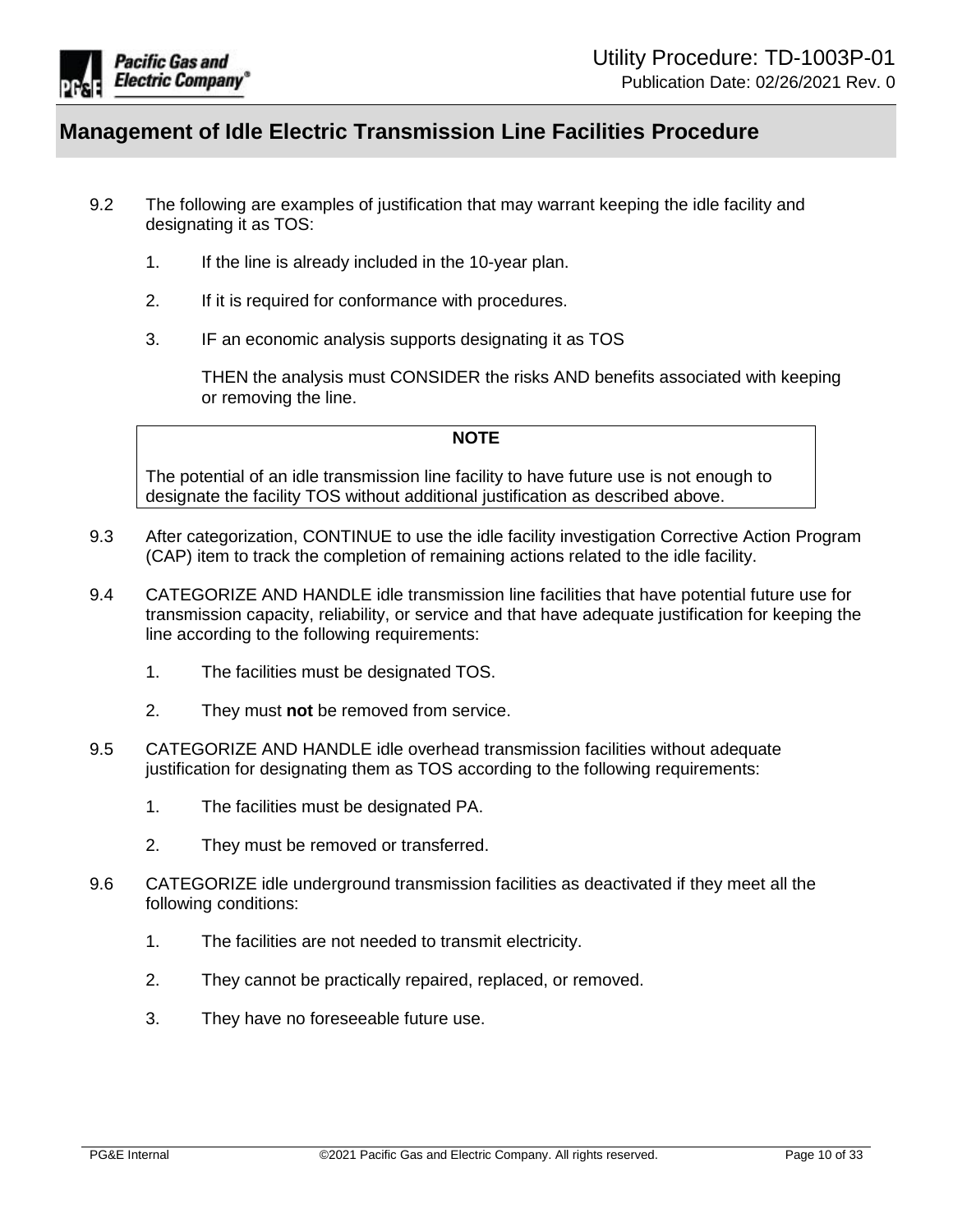

## <span id="page-10-0"></span>**10 Temporarily Out of Service Facilities**

- 10.1 On being INFORMED of an existing idle transmission line facility, TLAS must CONTACT TP AND DP personnel to determine whether the asset has potential future use for transmission or distribution facilities (SEE [TD-1003P-01, Attachment 1 "Management of Idle Transmission Line](https://ecmappwlsp01c2.comp.pge.com/TILVIEWER?chronicleId=09131aad8d9296e9&vd=true&device=false)  [Facilities Flow Chart"\)](https://ecmappwlsp01c2.comp.pge.com/TILVIEWER?chronicleId=09131aad8d9296e9&vd=true&device=false), if adequate justification is provided for the potential future use.
	- 1. DESIGNATE any facility, including 500 kV or grid interconnection facilities, that TP personnel determine may be needed for future capacity or reliability service within the next 10 years OR that has the potential to provide future transmission service temporarily out of service-idle (TOS-I).
	- 2. DESIGNATE any facility that DP personnel determine has existing distribution needs temporarily out of service-distribution voltage (TOS-DV).
- 10.2 HANDLE AND DOCUMENT TOS facilities as follows:
	- 1. Facilities designated TOS-DV, MAKE available to distribution planning personnel to be energized at distribution level voltages until such time as either of the following conditions develops:
		- a. The facilities are required for transmission use, TP must COMMUNICATE information on future projects to DP.
		- b. The idle facility is no longer required to serve distribution load, DP must NOTIFY TLAS.
	- 2. TLAS personnel must REPORT facilities with current status of TOS to the responsible transmission line (T/L) superintendent.
	- 3. The T/L superintendent must UPDATE the SAP Work Management (WM) system, (pending notifications on TOS facilities to be re-evaluated with input from TLAS).
	- 4. The area transmission line maintenance superintendents must CONTINUE PATROLLING, INSPECTING, AND MAINTAINING facilities categorized as TOS.
	- 5. The facility status must be UPDATED in ETGIS to either TOS-I or TOS-DV (TLAS to submit RW notification).
		- a. Project managers, assigned by TLAS, must CREATE electric transmission (ET) RW map correction notification AND INCLUDE the following information:
			- Authorization to transfer
			- Verification of current operating voltage (already validated by GCC and/or Operations Engineering as per section 4.4)
			- Idle facility designations as TOS-I or TOS-DV (already validated by TLAS as per Section 9.1)
			- Map showing facilities being transferred.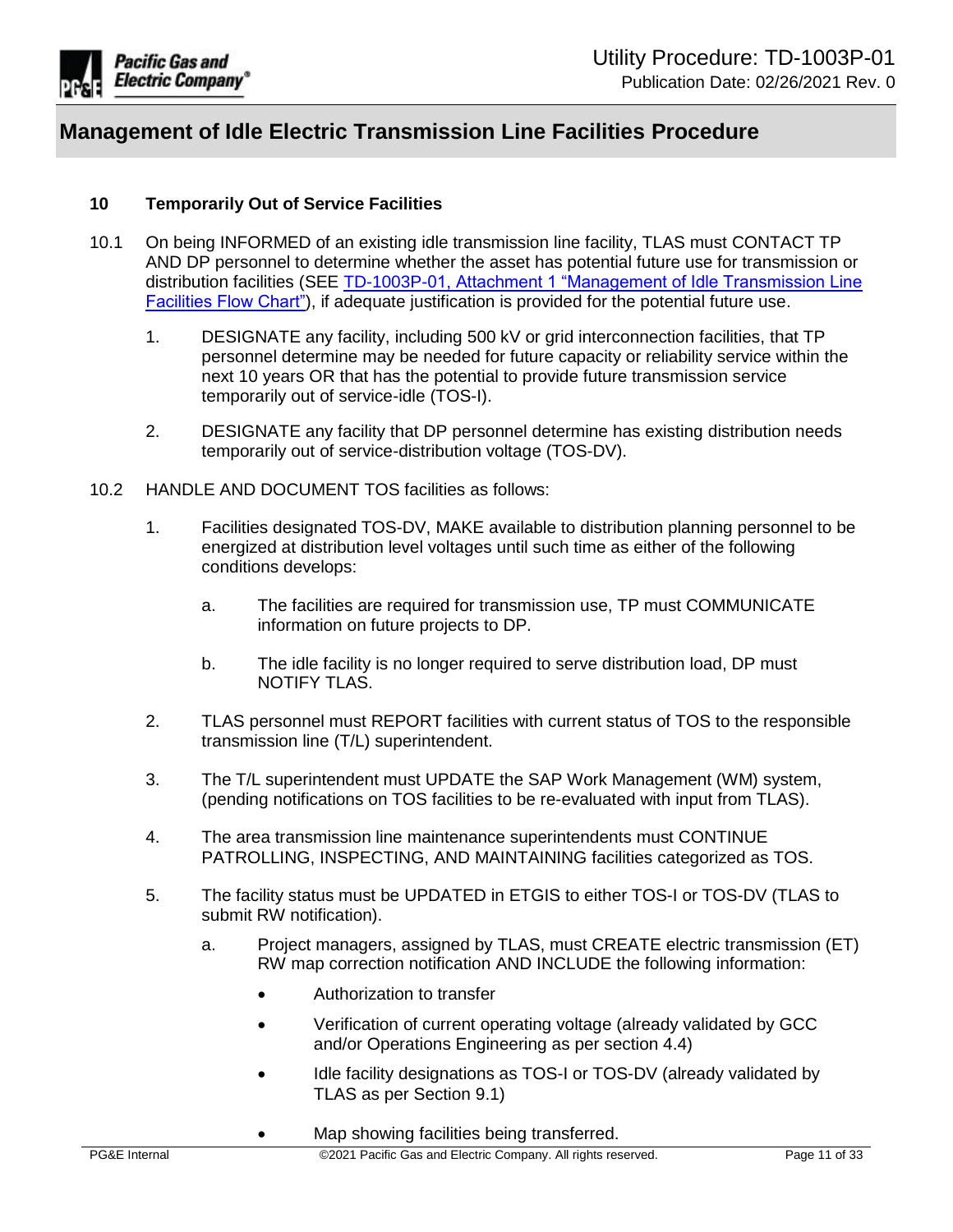

### 10.2.5 (continued)

- b. Engineering/Estimating REVIEWS ET RW map correction to verify operating voltage of the line, PROVIDES idle facility code if needed, AND REVIEWS accuracy of map showing idle facilities.
- c. Engineering/Estimating, must FORWARD the ET RW map correction to mapping.
- d. ET mapping must UPDATE ETGIS AND Electric Distribution Geographic Information System (EDGIS) to reflect transfer ownership according to the documentation provided with the ET RW map correction.
	- (1) REMOVE lines with poles from ETGIS AND TRANSFER to EDGIS. Installation job numbers and dates must be transfer as appropriate. Idle facilities to be mapped per ["Asset Data Quality & Process Management](https://urldefense.com/v3/__https:/sps.utility.pge.com/sites/ElecMappingManual2/Communication*20Library/Idle*20Facilities.msg__;JSU!!HGYKHdhaPg!DOprbKTjPytBbOumgWptJtdwNRGYJiqfiqXd_jMyp5hAFbpPEfV373Y-28EZWcuax6Y$)  [Communication" \(Topic: Idle Facilities\)](https://urldefense.com/v3/__https:/sps.utility.pge.com/sites/ElecMappingManual2/Communication*20Library/Idle*20Facilities.msg__;JSU!!HGYKHdhaPg!DOprbKTjPytBbOumgWptJtdwNRGYJiqfiqXd_jMyp5hAFbpPEfV373Y-28EZWcuax6Y$) guidance.
	- (2) KEEP lines with towers in ETGIS AND IDENTIFY as distribution voltage. Lines with tower may also need to be added to EDGIS for ownership designation for transferred lines.
	- (3) Mapping, SEND ET RW map correction notification to A&M planner for closure.
- e. A&M planner must PERFORM updates as needed AND CLOSE OUT ET RW map correction notification.
- 6. Capital accounting personnel must CONTINUE to classify facilities designated TOS-I or TOS-DV as transmission assets.
	- a. USE ETGIS to confirm the status as TOS.
- 7. TLAS personnel must REMOVE TOS facilities from California Independent System Operator (CAISO) transmission register (TR) if applicable.

#### <span id="page-11-0"></span>**11 Permanently Abandoned Transmission Facilities**

- 11.1 DESIGNATE facilities that transmission personnel determine meet the following criteria as permanently abandoned-transmission (PA-T):
	- TP personnel DETERMINE that there is no future transmission capacity, reliability, or service need for the facility.
	- Adequate justification for potential future needs is not provided.
	- TLAS personnel DETERMINE that there is no strategic need for the asset.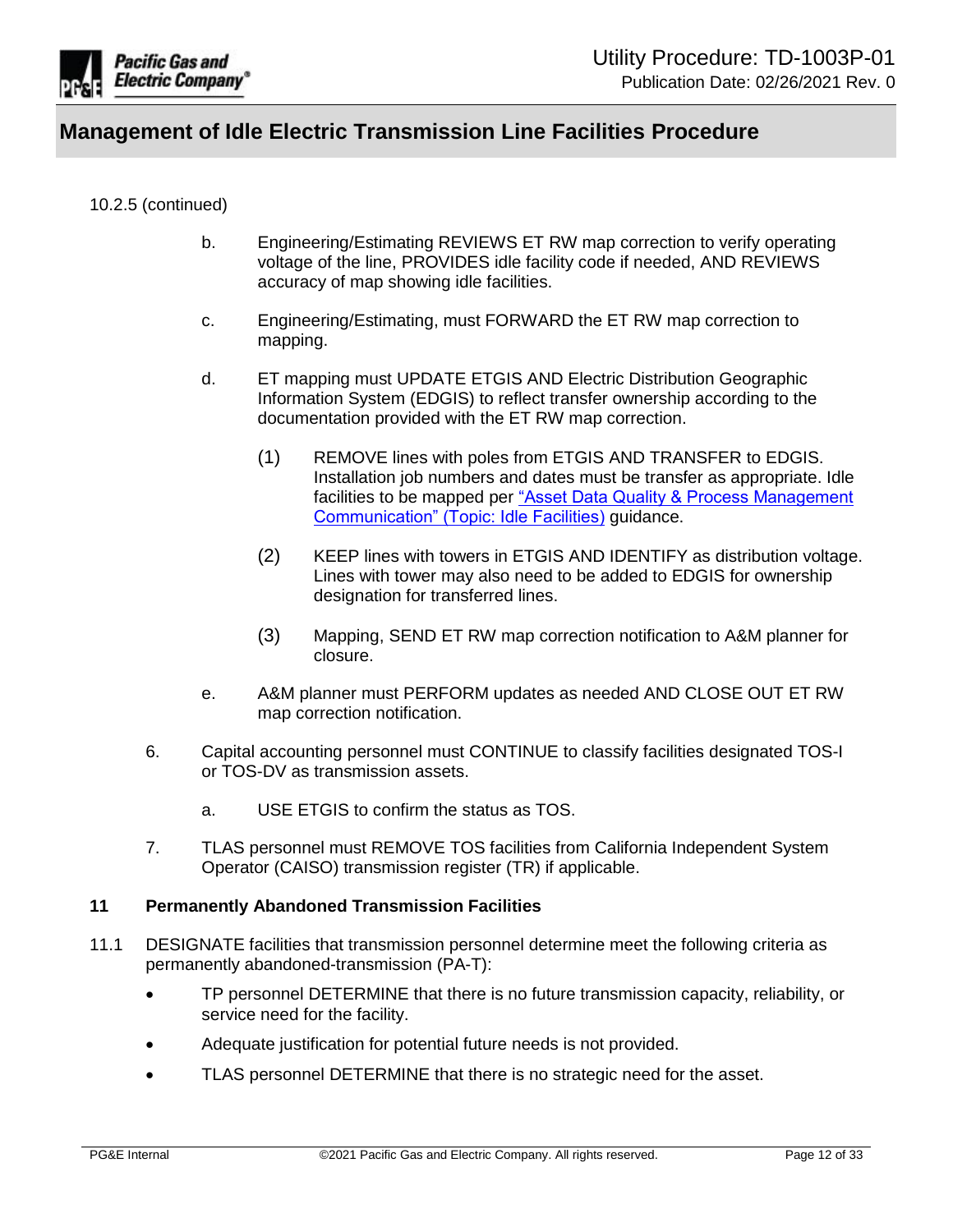

11.2 If there is adequate justification for existing or future distribution needs for a facility,

THEN DESIGNATE the facility as permanently abandoned transmission - distribution voltage (PAT-DV) AND HANDLE according to the following requirements:

- 1. ENSURE such facilities are made available to the distribution planning personnel to be taken over on a permanent basis.
- 2. DOCUMENT the transfer of ownership distribution through a Memorandum of Understanding (MOU) to be routed through Electronic Document Routing System (EDRS). An MOU outline is provided in [TD-1003P-01-F03, " Memorandum of](https://ecmappwlsp01c2.comp.pge.com/TILVIEWER?chronicleId=09131aad8d8f2a75&vd=true&device=false)  Understanding - [Transfer of Transmission Assets to Distribution Form."](https://ecmappwlsp01c2.comp.pge.com/TILVIEWER?chronicleId=09131aad8d8f2a75&vd=true&device=false)
- 3. COVER the following requirements in the MOU:
	- a. Scope of assets to be transferred
	- b. Inspections of facilities
	- c. Existing and future maintenance of facilities
	- d. Mapping, accounting, and land department actions
- 4. Scope of Assets to be Transferred
	- a. The preliminary scope of assets to be transferred:
		- ENSURE the transfer is based on the information in the idle line inventory maintained by transmission asset strategy and additional detailed information that was gathered during the de-energization investigation.
		- ENSURE the inventory contains the extent of the idle facility (i.e., whole line or only specified parts of the line) and feedback provided by distribution planning on their need for the line.
	- b. The final scope of the assets being transferred:
		- Must be DETERMINED through a job estimate to be created by distribution planning.
		- Distribution M&C must REVIEW the assets to be transferred as part of the job estimate.
		- The review must EVALUATE whether additional work may be needed, which can be added to the scope of the transfer project.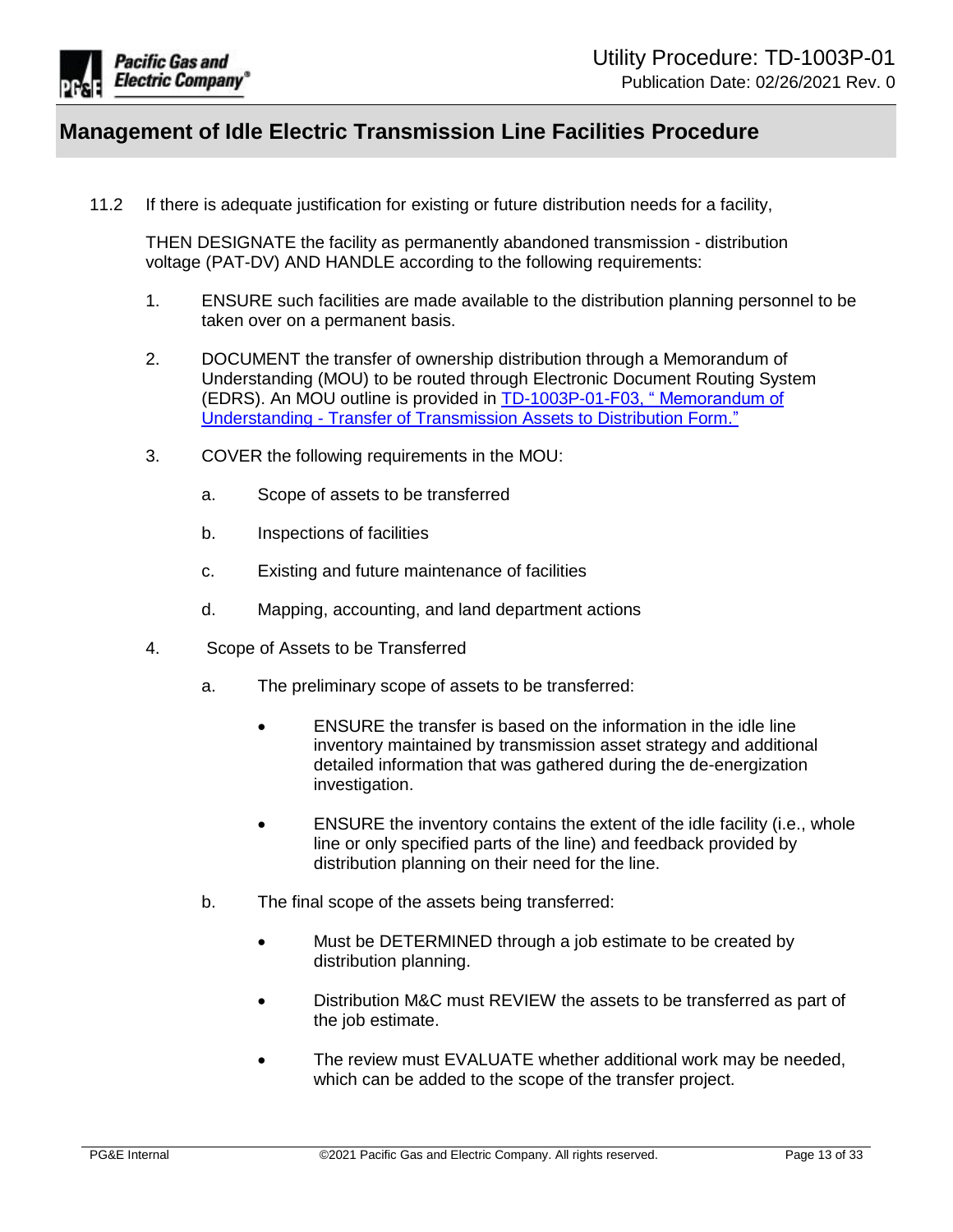

### 11.2.4 (continued)

- c. INCLUDE, in the scope, the following minimum information:
	- Circuit name
	- Circuit ETL
	- Division
	- Circuit miles (total mileage and mileage being transferred)
	- Structure level information: structure number, SAP equipment ID, whether structure is a pole or tower, latitude/longitude, what part of the asset is to be transferred (i.e. transmission level, underbuild, or right-ofway only), last year inspected
	- A map showing the location of the assets (for example, screenshots from ETGIS)
	- Information required by capital accounting: voltage (kV) before and after transfer, list of SAP work orders and date orders must be closed (if orders are not closed, accounting cannot perform the asset transfer) asset class, component, Receiver Cost Center (RCC), county, capital accounting ET line number, electric transmission line (ETL) number, whether assets are in CAISO register
- d. CREATE a project to perform any necessary work on the assets being transferred. The scope must depend on whether any towers are being transferred and whether the transfer includes the transmission level, underbuild, or only the right-of-way; different scenarios are shown in [Table 1.](#page-14-0)
- e. CONSIDER that DP personnel may not want the facilities but may want to use the right of way to build new distribution assets.
	- (1) In this case, CATEGORIZE the facility as PA-T.
	- (2) The project for removal of the transmission facilities must COORDINATE the removal schedule with DP personnel.
- f. USE the project as the mechanism for ENSURING that the appropriate accounting AND mapping updates are performed.
- g. Distribution planning must MANAGE AND SECURE funding for the project, with support from transmission asset implementation. Removal of any transmission assets must be performed under MAT 93J. Distribution work must be performed under MAT 2AF.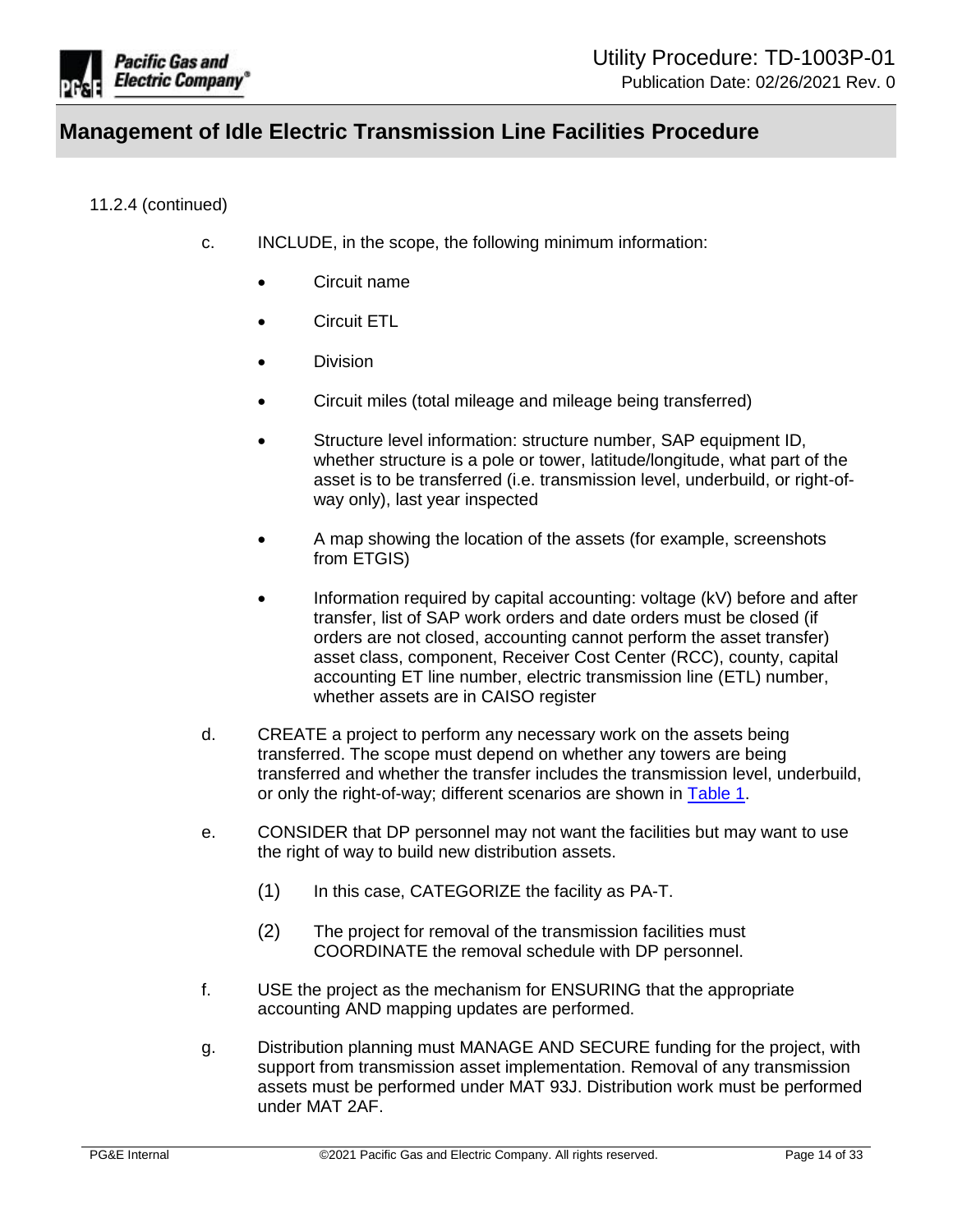

### 11.2.4 (continued)

h. The official date of the transfer of all idle assets must occur at the end of the calendar year unless otherwise noted in the MOU.

#### <span id="page-14-0"></span>**Table 1: Project Scope**

| <b>Scenario</b>                                                                     | <b>Actions for Pole-Only Lines</b>                                                                                                                                                                                                                                                                                                                                                                                                                                                                                                                                                                | <b>Actions for Lines with Any Towers</b>                                                                                                                                                                                                                                                                                                                                                                                                                                                                                                                                                                                    |
|-------------------------------------------------------------------------------------|---------------------------------------------------------------------------------------------------------------------------------------------------------------------------------------------------------------------------------------------------------------------------------------------------------------------------------------------------------------------------------------------------------------------------------------------------------------------------------------------------------------------------------------------------------------------------------------------------|-----------------------------------------------------------------------------------------------------------------------------------------------------------------------------------------------------------------------------------------------------------------------------------------------------------------------------------------------------------------------------------------------------------------------------------------------------------------------------------------------------------------------------------------------------------------------------------------------------------------------------|
| <b>Transfer</b><br>underbuild                                                       | Remove transmission level under MAT<br>$\bullet$<br>93J: conductor and insulator removal,<br>topping poles<br>Distribution M&C reviews assets to be<br>transferred and identifies any additional<br>required work<br>Transmission M&C repairs open tags<br>(whenever possible, tags on the<br>transmission level should be addressed by<br>removing assets)<br>Already in EDGIS, but must require<br>$\bullet$<br>updates<br><b>Remove from ETGIS</b><br>$\bullet$<br>Create distribution maintenance plan<br>$\bullet$<br>Remove t-line maintenance plan from SAP<br>Land and accounting updates | Remove transmission level under MAT<br>$\bullet$<br>93J: conductor and insulator removal,<br>topping poles (if line also contains poles)<br>Distribution M&C reviews assets to be<br>transferred and identifies any additional<br>required work<br>Transmission M&C repairs open tags<br>(whenever possible, tags on the<br>transmission level should be addressed by<br>removing assets)<br>Already in EDGIS, but must require<br>$\bullet$<br>updates<br>Retain in ETGIS with indication asset is<br>distribution-owned<br>Retain t-line maintenance plan in SAP<br>$\bullet$<br>Land and accounting updates<br>$\bullet$ |
| <b>Transfer</b><br>transmission<br>level<br>operating at<br>distribution<br>voltage | Distribution M&C reviews assets to be<br>$\bullet$<br>transferred and identifies any additional<br>required work<br>Transmission M&C repairs open tags<br>$\bullet$<br><b>Update EDGIS</b><br>$\bullet$<br><b>Remove from ETGIS</b><br>$\bullet$<br>Create distribution maintenance plan<br>٠<br>Remove t-line maintenance plan from SAP<br>$\bullet$<br>Land and accounting updates<br>$\bullet$                                                                                                                                                                                                 | Distribution M&C reviews assets to be<br>$\bullet$<br>transferred and identifies any additional<br>required work<br>Transmission M&C repairs open tags<br>$\bullet$<br><b>Update EDGIS</b><br>$\bullet$<br>Retain in ETGIS with indication asset is<br>distribution-owned<br>Retain t-line maintenance plan in SAP<br>$\bullet$<br>Land and accounting updates<br>$\bullet$                                                                                                                                                                                                                                                 |
| Only want to<br>transfer ROW                                                        | Remove transmission structures under<br>$\bullet$<br><b>MAT 93J</b><br><b>Remove from ETGIS</b><br>$\bullet$<br>Remove t-line maintenance plan from SAP<br>$\bullet$<br>Install distribution poles<br>$\bullet$<br>Update EDGIS with newly installed assets<br>$\bullet$<br>Create distribution maintenance plan<br>Land and accounting updates                                                                                                                                                                                                                                                   | Remove transmission structures under<br>$\bullet$<br><b>MAT 93J</b><br><b>Remove from ETGIS</b><br>Remove t-line maintenance plan from SAP<br>٠<br>Install distribution poles<br>$\bullet$<br>Update EDGIS with newly installed assets<br>$\bullet$<br>Create distribution maintenance plan<br>$\bullet$<br>Land and accounting updates<br>$\bullet$                                                                                                                                                                                                                                                                        |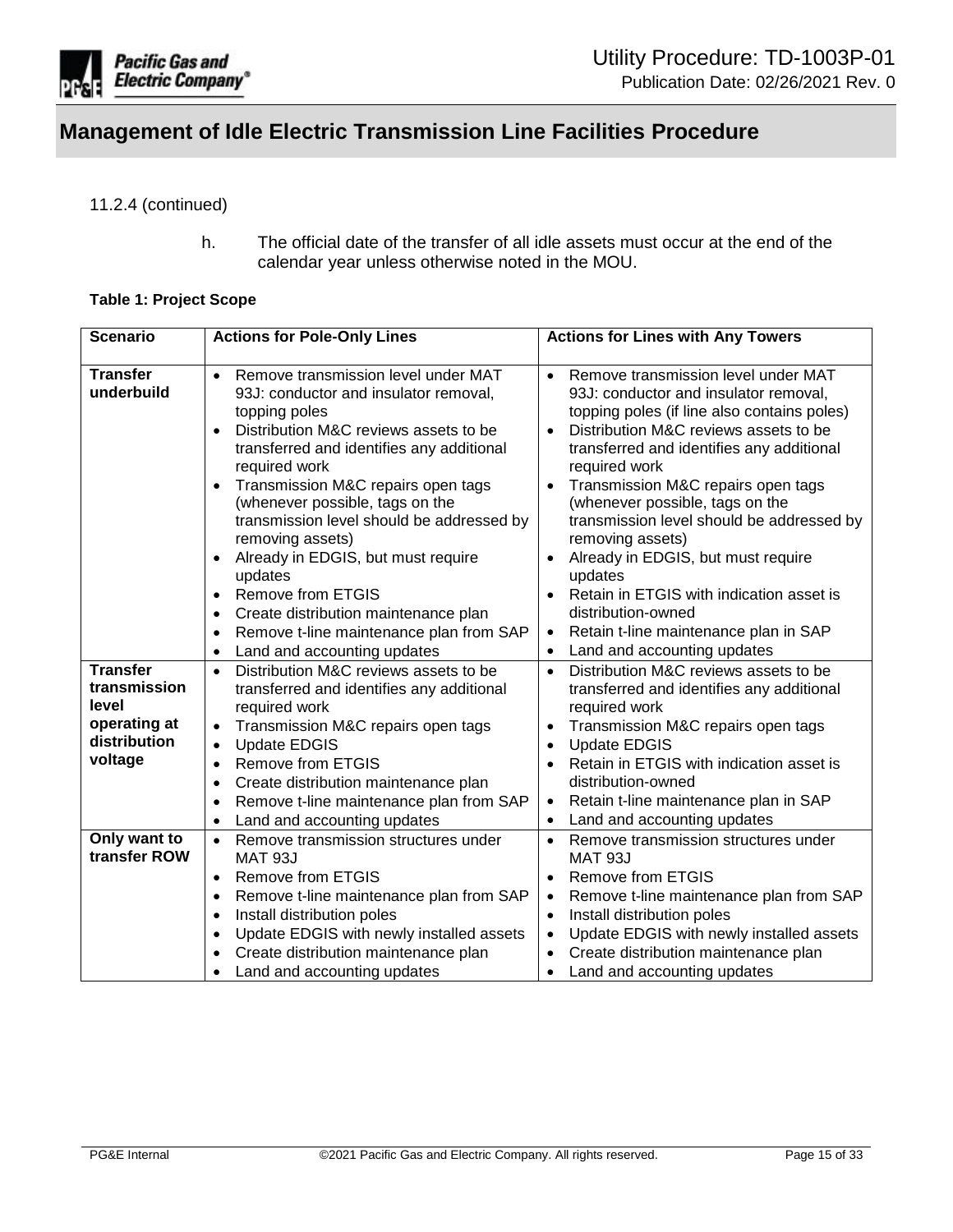

### 11.2 (continued)

- 5. Inspections and Maintenance
	- a. Area transmission line maintenance superintendents (ATLMS) must CONTINUE PATROLLING, INSPECTING, AND MAINTAINING facilities categorized as PAT-DV until transfer is complete.
	- b. ATLMS must NOTIFY system inspections personnel of the transfer of assets so that maintenance plans can be updated as described below.
		- Other aspects of inspections and maintenance must be handled differently depending on whether the line being transferred contains towers.
	- c. For lines containing only poles the following groups are responsible:
		- **•** Transmission asset strategy must ADDRESS existing notifications as shown in **Table 2**, ATTACH a list of pending notifications to the MOU, DEFINE which notifications must be completed before transfer, AND CHANGE tags that **are not** completed before transfer to distribution tags using existing processes that have been developed by CIRT.
		- Distribution personnel PERFORM future inspections and maintenance as shown in [Table 2.](#page-16-0)
		- Distribution Asset Health Specialist MAKE Public Safety Power Shutoff (PSPS) decisions for transferred lines containing only poles.
	- d. For lines containing any towers, the following groups are responsible:
		- Transmission M&C: Since distribution M&C may not have the equipment to perform repairs on towers or familiarity with working on towers, existing tags on lines containing any towers must be REPAIRED by transmission M&C AND must continue to be tracked through the T-line maintenance tracker (TLM), as shown in [Table 2.](#page-16-0) A list of pending tags must be attached to the MOU.
		- Transmission personnel: Must CONTINUE to inspect and maintain distribution-owned tower lines, which requires that record of the transferred assets remains in ETGIS and SAP (SEE step [11.2.6](#page-16-1)  ["Mapping"](#page-16-1) on page 17).
			- o Inspection of distribution-owned tower assets must continue to occur through a T-line maintenance plan in SAP.
			- o The inspection frequency must be determined as if the structures are transmission assets, unless there are stricter external requirements for inspection of distribution assets.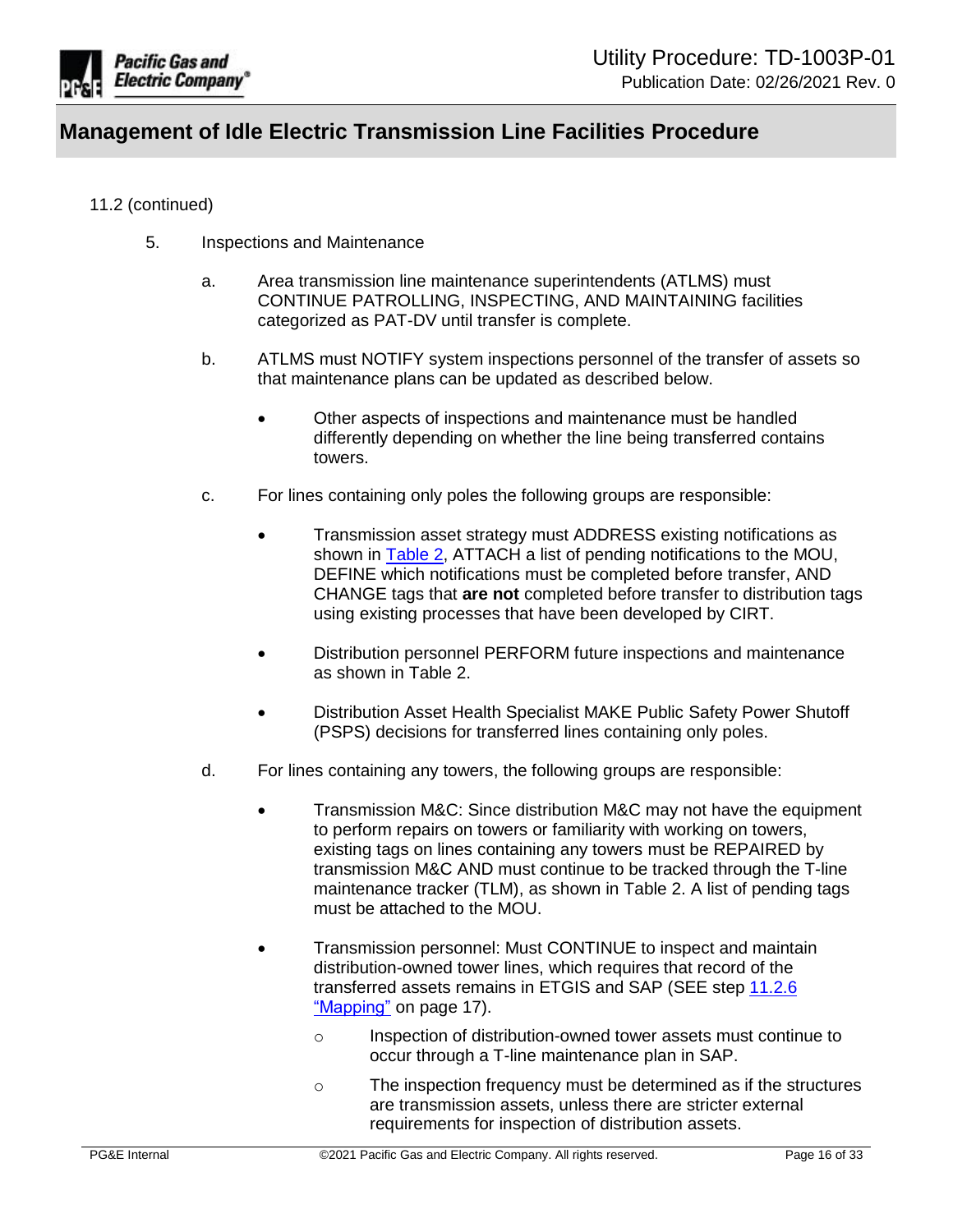

### 11.2.5 (continued)

- o A process for allowing transmission tags to be created by distribution personnel is being developed that must allow distribution to initiate repair tags outside of the routine inspection process. New LC tags on distribution-owned structures must be tracked in TLM.
- T-line personnel: Must CHARGE inspection AND maintenance activities to a distribution order.
- Transmission asset strategy, must MAKE a recommendation to the Distribution Asset Health Specialist for inclusion or exclusion of tower lines for PSPS to assist their decision making. If inspection data is used to make distribution PSPS decisions that is not collected through the transmission inspection forms, photographs from aerial (drone or helicopter) inspections can be used to gather this information.

#### <span id="page-16-0"></span>**Table 2: Treatment of Open and Future Notifications**

| <b>Scenarios</b>                           | <b>Line with All Poles</b>                                                                                                                                                 | <b>Line with Towers</b>                        |
|--------------------------------------------|----------------------------------------------------------------------------------------------------------------------------------------------------------------------------|------------------------------------------------|
|                                            | <b>Action</b>                                                                                                                                                              | <b>Action</b>                                  |
| <b>Existing tags</b>                       | MOU for the individual lines being transferred to show<br>which tags must be repaired before transfer and which<br>tags must be transferred to distribution with the asset | Tags remain as LC tags<br>T-line M&C to repair |
| New tags found after<br>transfer of assets | Tags created as EC tags<br>Distribution M&C to repair                                                                                                                      | Tags remain as LC tags<br>T-line M&C to repair |

#### <span id="page-16-1"></span>6. Mapping

- a. Project manager must PROVIDE the job folder to the transmission and distribution mapping groups for all transfers so that changes can be identified.
- b. Project managers assigned by TLAS must CREATE ET RW map correction notification AND INCLUDE the following information:
	- Authorization to transfer.
	- Verification of current operating voltage (validated by Engineering and estimating).
	- Idle facility designations as PAT or PAT-DV (validated by Engineering and estimating).
- c. For map showing facilities being transferred, Engineering/Estimating must REVIEW ET RW map correction to verify operating voltage of the line, provide idle facility code if needed, and review accuracy of map showing idle facilities.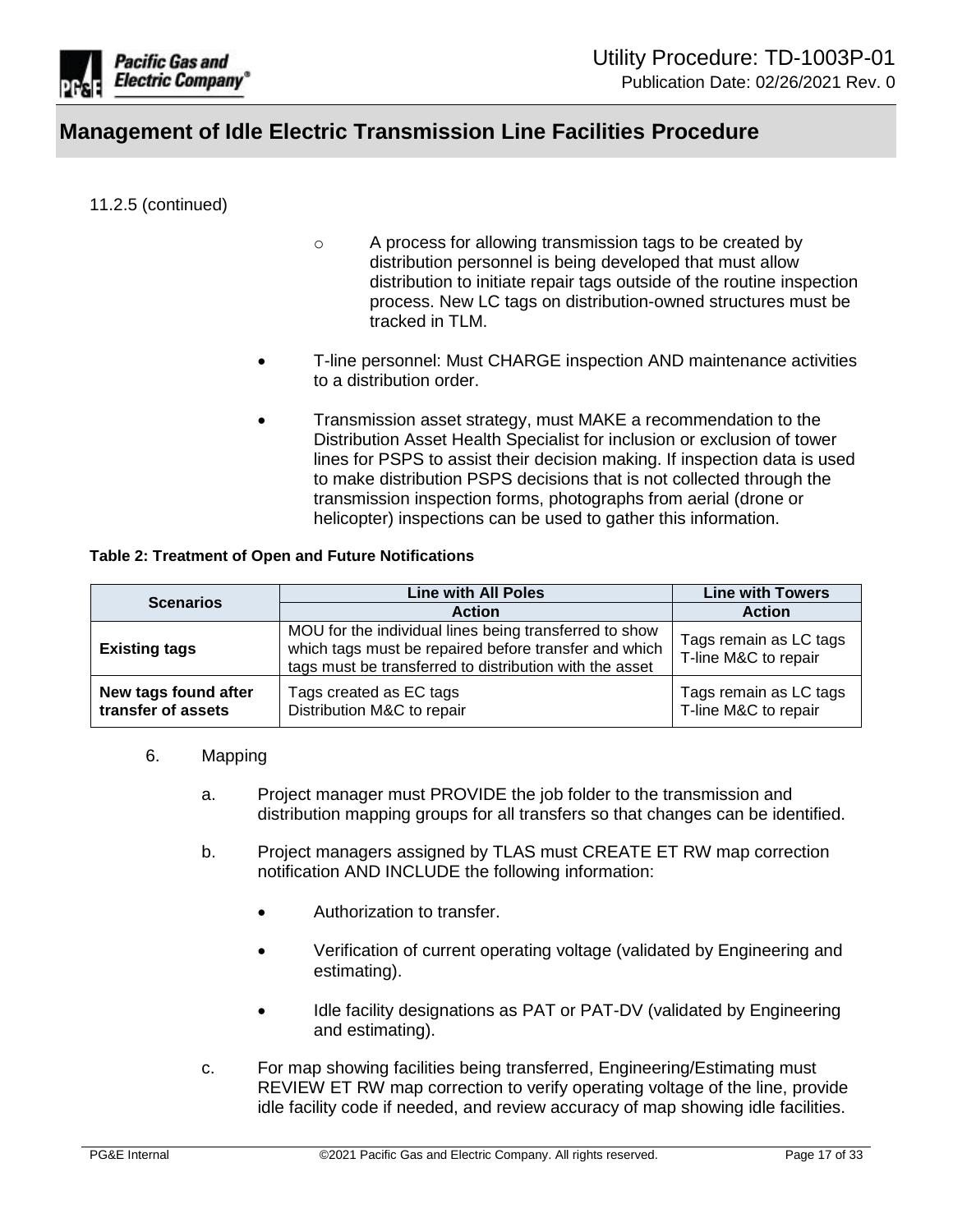

11.2.6 (continued)

- (1) Engineering/Estimating must FORWARD the ET RW map correction to mapping.
- d. UPDATE ET mapping according to the following guidelines for ETGIS and EDGIS to reflect transfer ownership according to the documentation provided with the ET RW map correction.
	- REMOVE lines with poles from ETGIS AND TRANSFER to EDGIS per Section 11.2.6.g below. TRANSFER installation job numbers and dates as appropriate. Idle facilities to be mapped per "Asset Data Quality & [Process Management Communication" \(Topic: Idle Facilities\)](https://urldefense.com/v3/__https:/sps.utility.pge.com/sites/ElecMappingManual2/Communication*20Library/Idle*20Facilities.msg__;JSU!!HGYKHdhaPg!DOprbKTjPytBbOumgWptJtdwNRGYJiqfiqXd_jMyp5hAFbpPEfV373Y-28EZWcuax6Y$) guidance.
	- Lines with towers must remain in ETGIS, but IDENTIFY as distribution voltage per [Section 11.2.6.g](#page-17-0) below.
	- ADD lines with towers to EDGIS for ownership designation for transferred lines.
	- Mapping must SEND ET RW map correction notification to A&M planner for closure.
- e. A&M planner PERFORMS updates as needed AND then CLOSEOUT ET RW map correction notification.

#### **NOTE**

Pole and tower lines have different requirements for mapping because of the continued involvement of transmission M&C personnel in maintenance and inspection activities on tower lines.

- f. KEEP pole-only lines in ETGIS with the notation PAT-DV until the transfer is complete.
	- (1) REMOVE, after the transfer, from ETGIS and add to EDGIS.
	- (2) UPDATE SAP to reflect the changes in GIS.
- <span id="page-17-0"></span>g. KEEP tower lines in ETGIS AND IDENTIFY as distribution-owned lines. NOTE the following additions.
	- This designation is analogous to the current treatment of non-PG&E owned transmission lines where PG&E has agreements in place for maintenance and/or inspection.
	- **ETGIS** also must show the distribution voltage rather than the transmission voltage for these assets.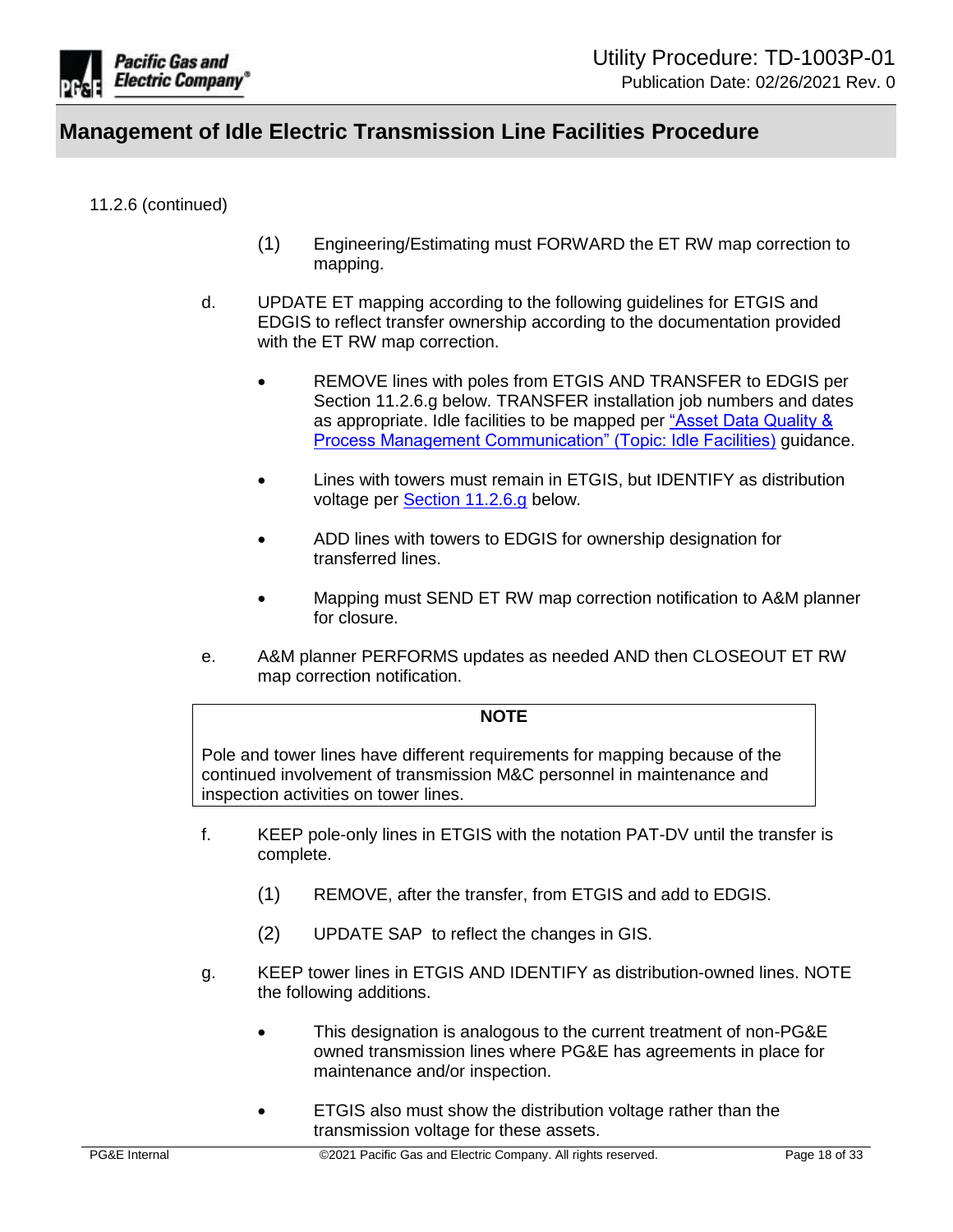

11.2.6 (continued)

- Tower lines may need to be added to EDGIS and to SAP as distribution assets if not already tracked at the distribution level. However, the tower lines also must remain in SAP as transmission assets so that they can be inspected under a transmission maintenance plan.
- 7. TLAS personnel must SEND capital accounting personnel a copy of the MOU to notify them of the transfer of assets.
- 8. USE the MOU to allow capital accounting to remove the facilities from the transmission Federal Energy Regulatory Commission (FERC) rate base AND ASSIGN the asset to the appropriate General Rate Case (GRC) as a distribution asset.
- 9. After the transfer to distribution is complete, ETGIS personnel SHOW line removed on FERC form 1.
- 11.3 IF DP personnel do not want the facility for distribution use,

THEN CATEGORIZE AND HANDLE as follows:

- 1. CATEGORIZE as PA-T, designated as "Facilities Identified for Removal."
- 2. UPDATE the facility status in ETGIS to PA-T until it is removed.
- 3. FOLLOW ETGIS mapping updates in Section [11.2.6](#page-16-1) on page 17.
- 4. IF the idle facility is created as a result of an existing project,

THEN the sponsor of the project must GAIN funding approval to remove the facilities as part of the proposed capital project.

OTHERWISE CREATE a project AND SCHEDULE the line for removal. Note the following possible exceptions:

 IF distribution is currently using the facilities but does not have a future need for the facilities,

THEN COORDINATE removal schedule with DP personnel.

IF cellular attachments are present on any idle structures,

THEN, in the project, CONSIDER whether they can or cannot be removed.

- 5. PATROLL, INSPECT, AND MAINTAIN the facility until removed.
- 6. The project manager must PROVIDE the job folder to the transmission AND (if applicable when lines energized to distribution level voltages) distribution mapping groups so that changes can be identified.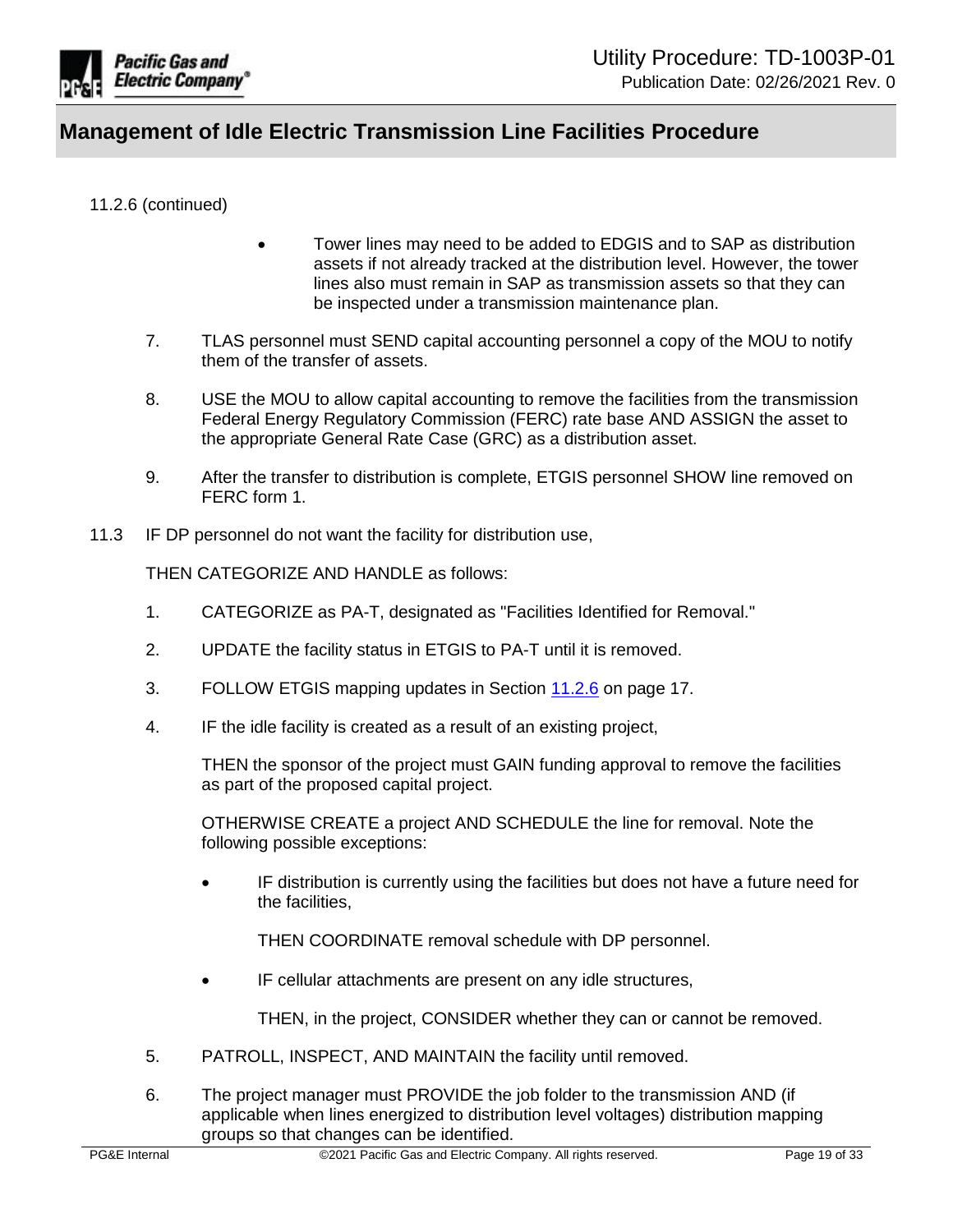

### 11.3 (continued)

- 7. KEEP facilities to be removed in ETGIS with the notation PA-T until the removal is complete.
- 8. TLAS must NOTIFY capital accounting to remove the facilities from the transmission Federal Energy Regulatory Commission (FERC) rate base and assign the asset to the appropriate General Rate Case (GRC) as a distribution asset.
- 9. After removal, ETGIS personnel SHOW line removed on FERC form 1.

### **NOTE**

Some idle facilities may be found in the field that already are in a permanently abandoned condition. For example, a line may not exist in SAP or ETGIS but has been found in the field. In this case, TLAS may immediately classify the idle facility as PA-T, without further input. All other requirements in this procedure still apply to ensure proper removal of these facilities.

- 11.4 HANDLE underground transmission assets that meet the criteria listed in [Section 9.6](#page-9-0) on page 10 as follows:
	- 1. Designated as "Deactivated." COMPLETE [TD-1003-01-F01, " Electric Transmission](https://ecmappwlsp01c2.comp.pge.com/TILVIEWER?chronicleId=09131aad8d8f2a73&vd=true&device=false)  Idle Line [De-Energization Investigation Form."](https://ecmappwlsp01c2.comp.pge.com/TILVIEWER?chronicleId=09131aad8d8f2a73&vd=true&device=false) and [TD-1003P-01-F02, "Electric](https://ecmappwlsp01c2.comp.pge.com/TILVIEWER?chronicleId=09131aad8d8f2a74&vd=true&device=false)  [Transmission Idle Line Categorization Form."](https://ecmappwlsp01c2.comp.pge.com/TILVIEWER?chronicleId=09131aad8d8f2a74&vd=true&device=false) as required in [Section 4](#page-4-1) and [Section 9](#page-8-2) of this procedure.
	- 2. UPDATE the facility status in ETGIS to PA-T.
	- 3. SCHEDULE the underground cable for removal.
	- 4. PATROLL, INSPECT, AND MAINTAIN the facility until removed.
	- 5. Before the deactivation of the underground facility, MAKE the facility safe, secure, AND free of environmental hazards.
- 11.5 The following requirements apply to the removal of PA facilities:
	- 1. TLAS personnel must CONSULT with CRE personnel to determine the owner or owners of the property underlying the permanently abandoned facilities using tax assessor maps for a title search.
	- 2. CRE personnel must then ISSUE a certified letter to the property owner or owners stating that the facilities on their property are identified for removal.
	- 3. TLAS personnel must OBTAIN funding from FERC for removal of the abandoned facility.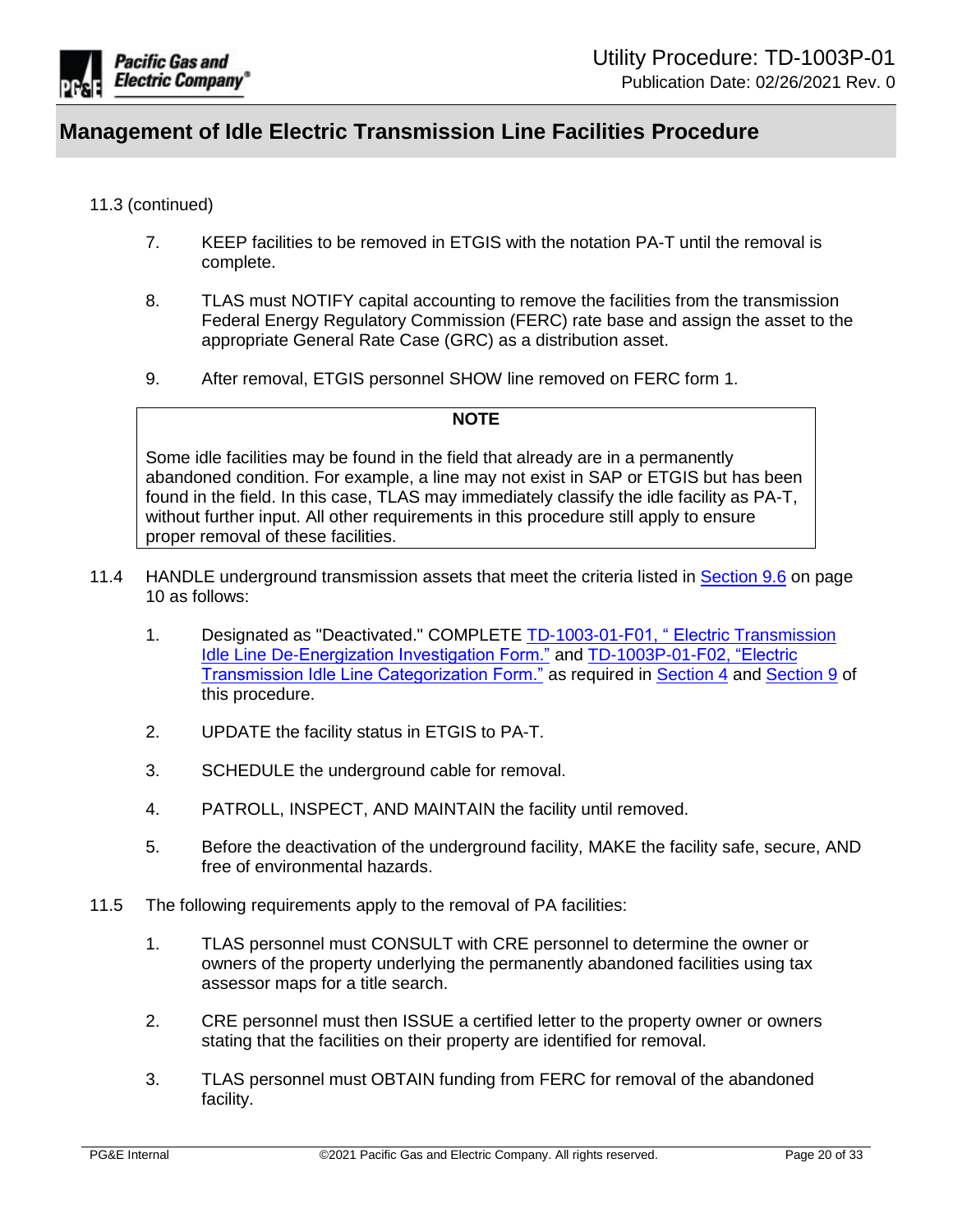

### 11.5 (continued)

- 4. The program manager for TLAS must ENSURE that the funding is available each year to remove facilities identified as PA and scheduled for removal.
- 5. TLAS personnel REMOVE PA facilities from CAISO TR.

#### <span id="page-20-0"></span>**12 Reassessment of Idle Facilities**

- 12.1 At the end of each year, TLAS must GENERATE a list of idle facilities using the status indicator in ETGIS. Each idle facility on the list must have the opportunity to be re-assessed using the idle facilities categorization process.
- 12.2 INCLUDE in the list the following information:
	- 1. Notification number
	- 2. ETL number
	- 3. Circuit name and number
	- 4. Line section that is idle
	- 5. Status (IF-UR, TOS-I, TOS-DV, PAT, PAT-DV)
	- 6. Order number for removal project (if applicable)
	- 7. Completion date (if applicable)
- 12.3 PROVIDE the idle facilities list to transmission planning, transmission implementation, operations engineering, and distribution planning for any new input since the previous assessment.
- 12.4 IF an idle facility is re-assessed AND the re-assessment warrants a change in its categorization,

THEN USE [TD-1003P-01-F02, "Electric Transmission Idle Line Categorization](https://ecmappwlsp01c2.comp.pge.com/TILVIEWER?chronicleId=09131aad8d8f2a74&vd=true&device=false)  [Form."](https://ecmappwlsp01c2.comp.pge.com/TILVIEWER?chronicleId=09131aad8d8f2a74&vd=true&device=false) to document the re-assessment AND all applicable requirements for the new categorization must be followed.

- 12.5 INCORPORATE in the finalized annual list the new TP, transmission implementation, OE, and DP input AND ANNOTATE the newly identified idle facilities AND any changes in the assessments to existing idle facilities.
- 12.6 ROUT the final list through EDRS.
- 12.7 PROVIDE an updated TOS list to transmission line maintenance superintendents and CIRT as part of the annual updates.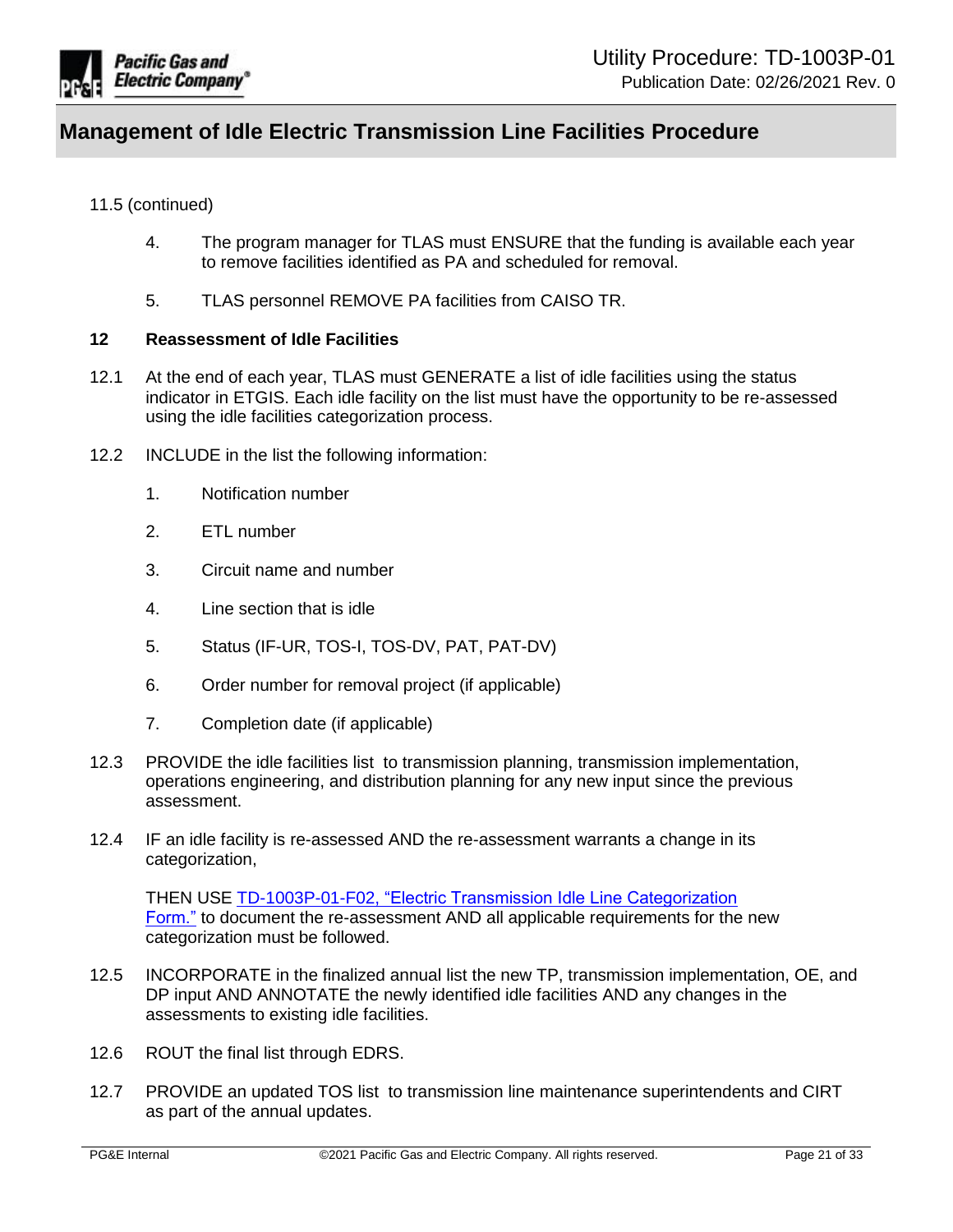

## **END of Requirements**

### **DEFINITIONS**

**Deactivated:** Underground electric transmission facilities that are no longer needed to convey electricity; cannot be practically repaired, replaced, or removed; and have no foreseeable future use (formerly known as abandoned).

**Electric distribution asset:** Land rights, fee property, fences, buildings, conductors, structures, and associated equipment that operates at voltages below 50,000 volts (V).

**Electric transmission asset:** Conductors, structures, and associated equipment that operates at voltages equal to or greater than 50,000 V.

**Facilities identified for removal:** Idle facilities that do not have foreseeable future use.

**Idle facilities investigation:** The process used to determine whether facilities are either "temporarily out of service" (TOS) or "permanently abandoned" (PA).

**Idle transmission facilities:** Facilities that are not currently being used to serve transmission load or generation facilities. Idle facilities can be either transmission line facilities that are deenergized or facilities that are energized at distribution voltages.

**Idle Facility – Under Review (IF-UR):** Idle facilities that are under review and have not been categorized as TOS of PA.

**Inspection:** A ground or aerial observation of an existing asset, including the easement area, looking for abnormalities or circumstances that can negatively impact safety, reliability, or asset life. Individual elements and components are carefully examined through visual or routine diagnostic tests, and the conditions are repaired at the time of the inspection or are graded or recorded for future maintenance repairs.

**Inspector:** A qualified Company representative who, by reason of training and work experience, can perform an accurate and complete assessment of electric transmission line facilities under inspection.

**Maintenance:** Performance of preventive or corrective actions to ensure the safety and reliability, and to extend the asset life of electric transmission line facilities. Includes capital and expense expenditures for tasks associated with the inspection, repair, refurbishment, and possible replacement of existing electric transmission line facilities to ensure that they are safe and reliable.

**Permanently Abandoned (PA):** Transmission line facilities that have been determined by the Company to have no foreseeable future use. For underground transmission facilities, see "Deactivated."

**Permanently Abandoned Transmission (PAT):** Same as above.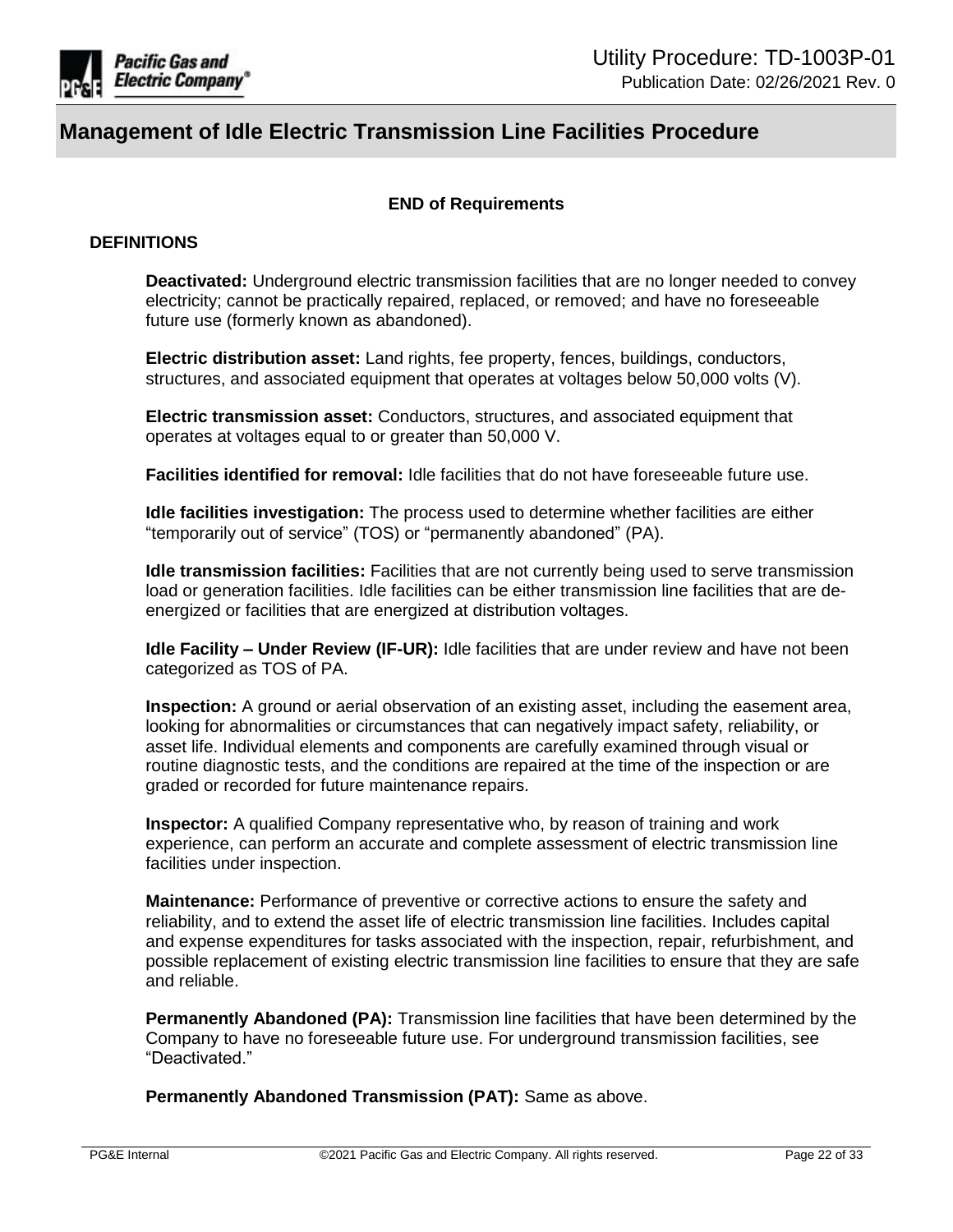

Definitions (continued)

**Permanently Abandoned Transmission - Distribution Voltage (PAT-DV):** Facilities that TP personnel have determine have no future strategic needs for the asset.

**Property Owner:** The owner of the underlying fee property on which a transmission line facility is located.

**Temporarily Out of Service (TOS):** Idle facilities that have foreseeable future use. Facilities that are "Temporarily Out of Service" must be either de-energized or energized at distribution voltage. In addition, they must be patrolled, inspected, and maintained for future use.

**Temporarily Out of Service - Idle (TOS-I):** Idle facilities that have no foreseeable future use and are designated "idle".

**Temporarily Out of Service – Distribution Voltage (TOS-DV):** Idle facilities that have existing distribution needs and are energized at distribution level voltages.

**Title Search:** The process by which the customer or property owner must be identified by Corporate Real Estate (CRE) using local county property tax records.

**Transmission Line Facilities:** Conductors, structures, and/or associated equipment that are constructed for transporting electric power of 50,000 V and above from one point to another.

## **IMPLEMENTATION RESPONSIBILITIES**

- Electric transmission planning managers must notify personnel under their direction of this standard.
- Transmission line superintendents must notify first-line supervisors of this standard.
- Electric transmission asset strategy managers must notify other affected Company personnel of this standard.
- TLAS, TP, OE, DP, CRE, EGI, account services, and rates and tariffs personnel are responsible for performing the roles assigned to them under this standard.
- All personnel are responsible for complying with this standard.

#### **GOVERNING DOCUMENT**

NA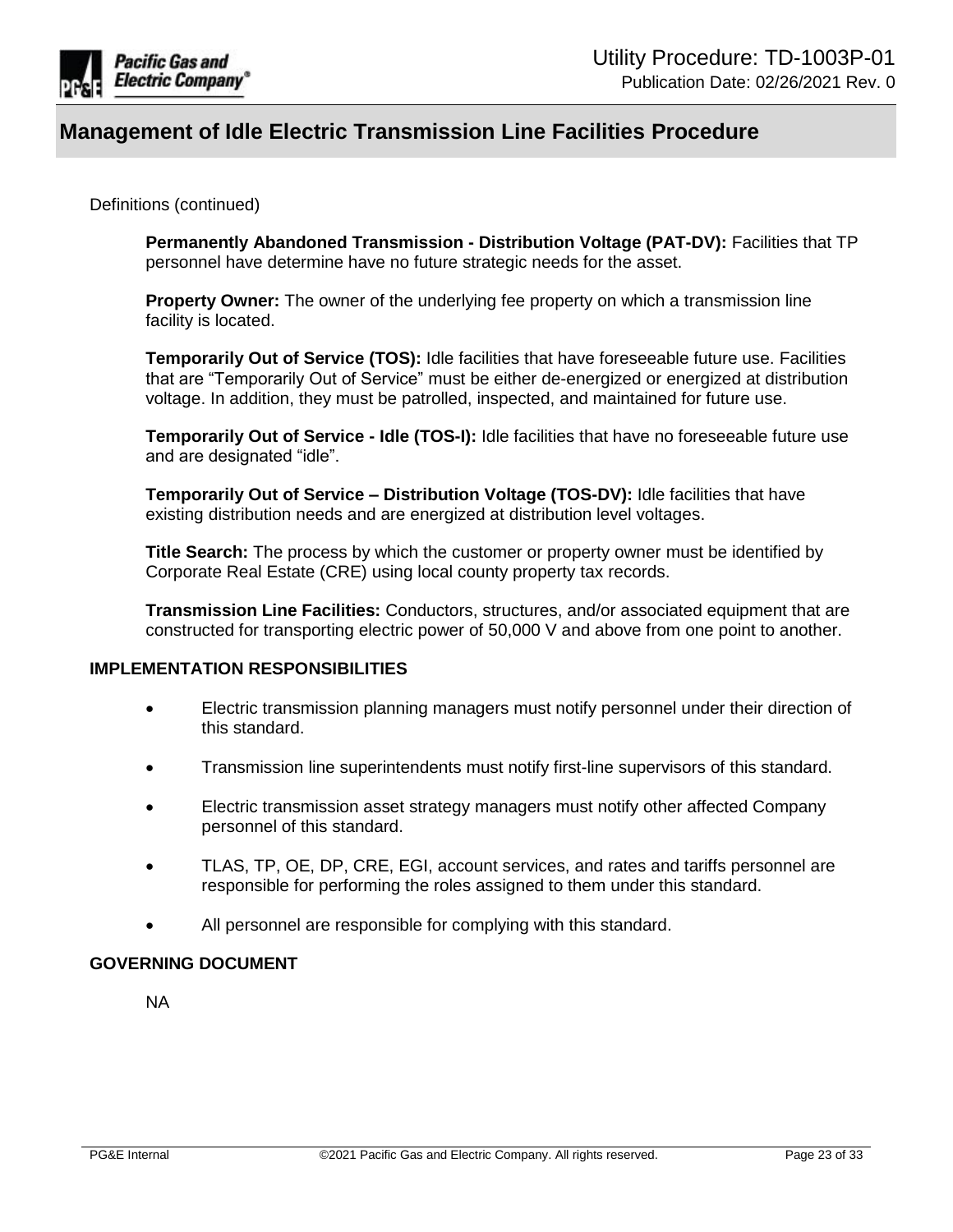

## **COMPLIANCE REQUIREMENT / REGULATORY COMMITMENT**

**California Public Utility Commission (CPUC) General Orders (G.O.s):**

[G.O. 95, "Rules for Overhead Electric Line Construction"](http://docs.cpuc.ca.gov/published/Graphics/13352.PDF)

[G.O. 128, "Rules for Construction of Underground Electric Supply and Communication Systems"](http://docs.cpuc.ca.gov/published/Graphics/587.PDF)

#### **Records and Information Management:**

Information or records generated by this procedure must be managed in accordance with the Enterprise Records and Information (ERIM) program Policy, Standards and Enterprise Records Retention Schedule (ERRS). Refer to [GOV-7101S, "Enterprise](https://edrm.comp.pge.com/D2/servlet/Download?auth=basic&event_name=open&version=CURRENT&id=09131aad892834e3&format=pdf&_docbase=pge_ecm)  [Records and Information Management Standard,"](https://edrm.comp.pge.com/D2/servlet/Download?auth=basic&event_name=open&version=CURRENT&id=09131aad892834e3&format=pdf&_docbase=pge_ecm) and related standards. Management of records includes, but is not limited to:

- Integrity
- Storage
- Retention and Disposition
- Classification and Protection

#### **REFERENCE DOCUMENTS**

#### **Developmental References:**

*Utility Manual TD-1001M, ["Electric Transmission Preventive Maintenance Manual"](https://ecmappwlsp01c2.comp.pge.com/TILVIEWER?chronicleId=09131aad80e119b2&vd=true&device=false)*

[Utility Standard TD-1001S, "Electric Transmission Line Inspection and Preventive](http://www/techlib/default.asp?body=manuals/uo_standards/s1001.htm)  [Maintenance Program"](http://www/techlib/default.asp?body=manuals/uo_standards/s1001.htm)

#### **Supplemental References:**

[Utility Procedure 028854 "Connectors for Transmission Conductors"](https://ecmappwlsp01c2.comp.pge.com/TILVIEWER?chronicleId=09131aad80dfa0ea&vd=false&device=false)

Utility Procedure [068177, "Overhead Transmission Line Design Criteria."](https://ecmappwlsp01c2.comp.pge.com/TILVIEWER?chronicleId=09131aad80e08737&vd=false&device=false)

[Utility Procedure TD-3310P-01, "Request for Waiver from Substation and Transmission Line](https://ecmappwlsp01c2.comp.pge.com/TILVIEWER?chronicleId=09131aad80e05d70&vd=true&device=false)  [Standards"](https://ecmappwlsp01c2.comp.pge.com/TILVIEWER?chronicleId=09131aad80e05d70&vd=true&device=false)

[Utility Procedure TD-3330P-00, "Substation and Transmission Line Engineering Process](https://ecmappwlsp01c2.comp.pge.com/TILVIEWER?chronicleId=09131aad80e00474&vd=true&device=false)  [Overview"](https://ecmappwlsp01c2.comp.pge.com/TILVIEWER?chronicleId=09131aad80e00474&vd=true&device=false)

[Utility Standard TD-2459S, "Management of Idle Electric Distribution Lines"](http://www/techlib/default.asp?body=manuals/uo_standards/s2459.htm)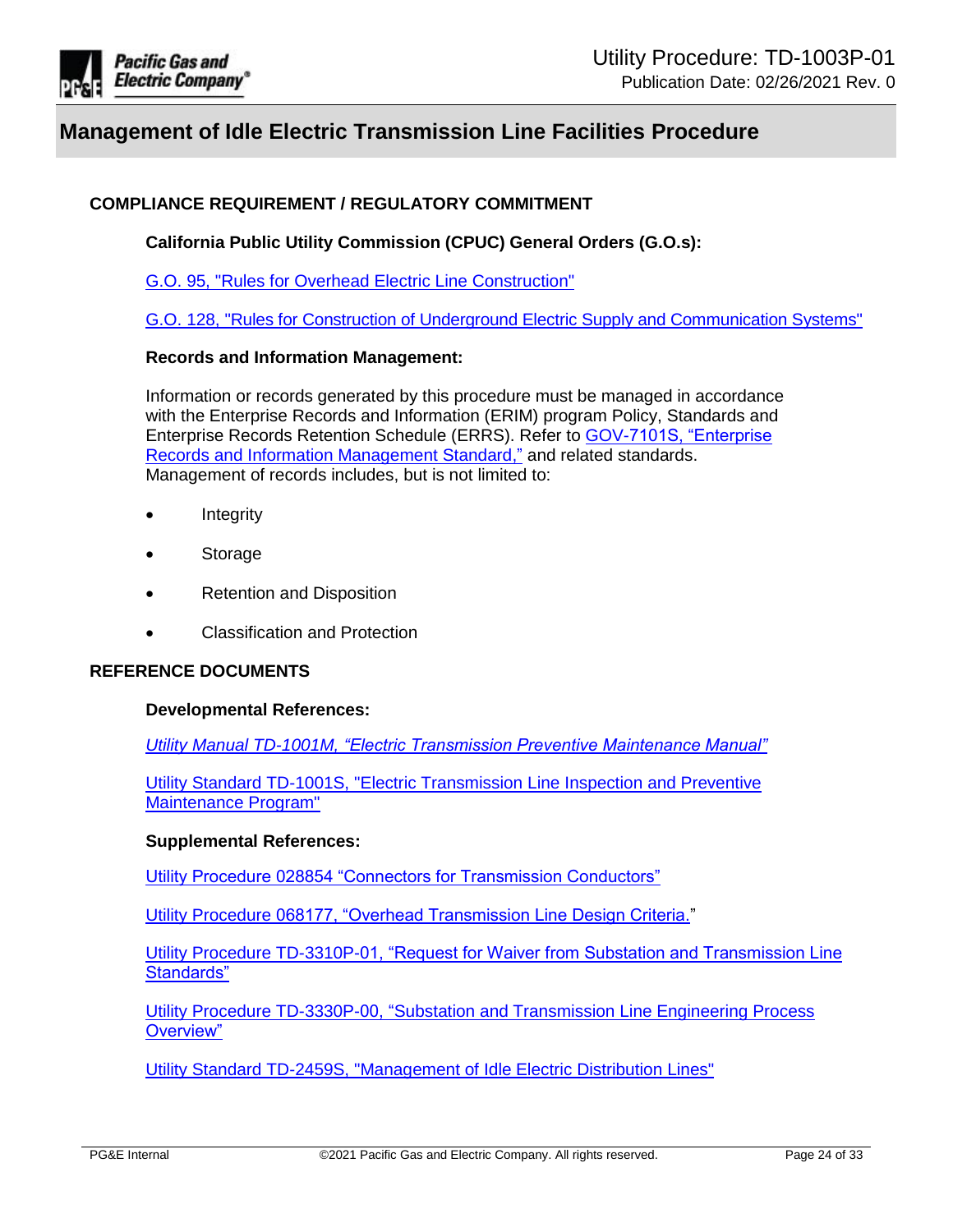

## **APPENDICES**

[Appendix 1: Evaluation of Permanently De-energized Transmission Lines from Induction](#page-25-1)

### **ATTACHMENTS**

[Utility Procedure TD-1003P-01, Attachment 1, "Management of Idle Transmission Line](https://ecmappwlsp01c2.comp.pge.com/TILVIEWER?chronicleId=09131aad8d9296e9&vd=true&device=false)  [Facilities Flow Chart"](https://ecmappwlsp01c2.comp.pge.com/TILVIEWER?chronicleId=09131aad8d9296e9&vd=true&device=false)

[Utility Procedure TD-1003P-01, Attachment 2, "Desktop Overview of Idle De-energized Circuit,](https://ecmappwlsp01c2.comp.pge.com/TILVIEWER?chronicleId=09131aad8d9296ea&vd=true&device=false)  [Sectionalizing Example"](https://ecmappwlsp01c2.comp.pge.com/TILVIEWER?chronicleId=09131aad8d9296ea&vd=true&device=false)

[Utility Procedure Form TD-1003P-01-F01, "Idle Transmission Facility De-Energization Form"](https://ecmappwlsp01c2.comp.pge.com/TILVIEWER?chronicleId=09131aad8d8f2a73&vd=true&device=false)

[Utility Procedure Form TD-1003P-01-F02, "Idle Transmission Facility Categorization Form"](https://ecmappwlsp01c2.comp.pge.com/TILVIEWER?chronicleId=09131aad8d8f2a74&vd=true&device=false)

[Utility Procedure Form TD-1003P-01-F03, "Idle Transmission Facility MOU for Transfer to](https://ecmappwlsp01c2.comp.pge.com/TILVIEWER?chronicleId=09131aad8d8f2a75&vd=true&device=false)  [Distribution Form"](https://ecmappwlsp01c2.comp.pge.com/TILVIEWER?chronicleId=09131aad8d8f2a75&vd=true&device=false)

#### **DOCUMENT RECISION**

This utility standard cancels and supersedes the following documents:

- Utility Bulletin: TD-1003S-B002, "Evaluation of Permanently De-energized Transmission Lines from Induction", revision 0, dated 11/05/2020
- Utility Procedure: TD-1003S-B002, Attachment 1 "Desktop Overview of Idle Deenergized Circuit" revision 0, dated 11/05/2020

#### **DOCUMENT APPROVER**

, Supervisor Transmission Line Asset Strategy

#### **DOCUMENT OWNER**

**The Electric Transmission Asset Strategy** 

### **DOCUMENT CONTACT**

, Senior Asset Strategy Engineer, Transmission Line Asset Strategy

## **REVISION NOTES**

| Where?             | What Changed?                                                                                                                                                                                 |
|--------------------|-----------------------------------------------------------------------------------------------------------------------------------------------------------------------------------------------|
| Complete document. | Clarifies requirements for the categorization and dispensation of idle electric<br>transmission line facilities. Updated to the 2020 style of writing. Added TD-1003S-<br>B002 as appendix 1. |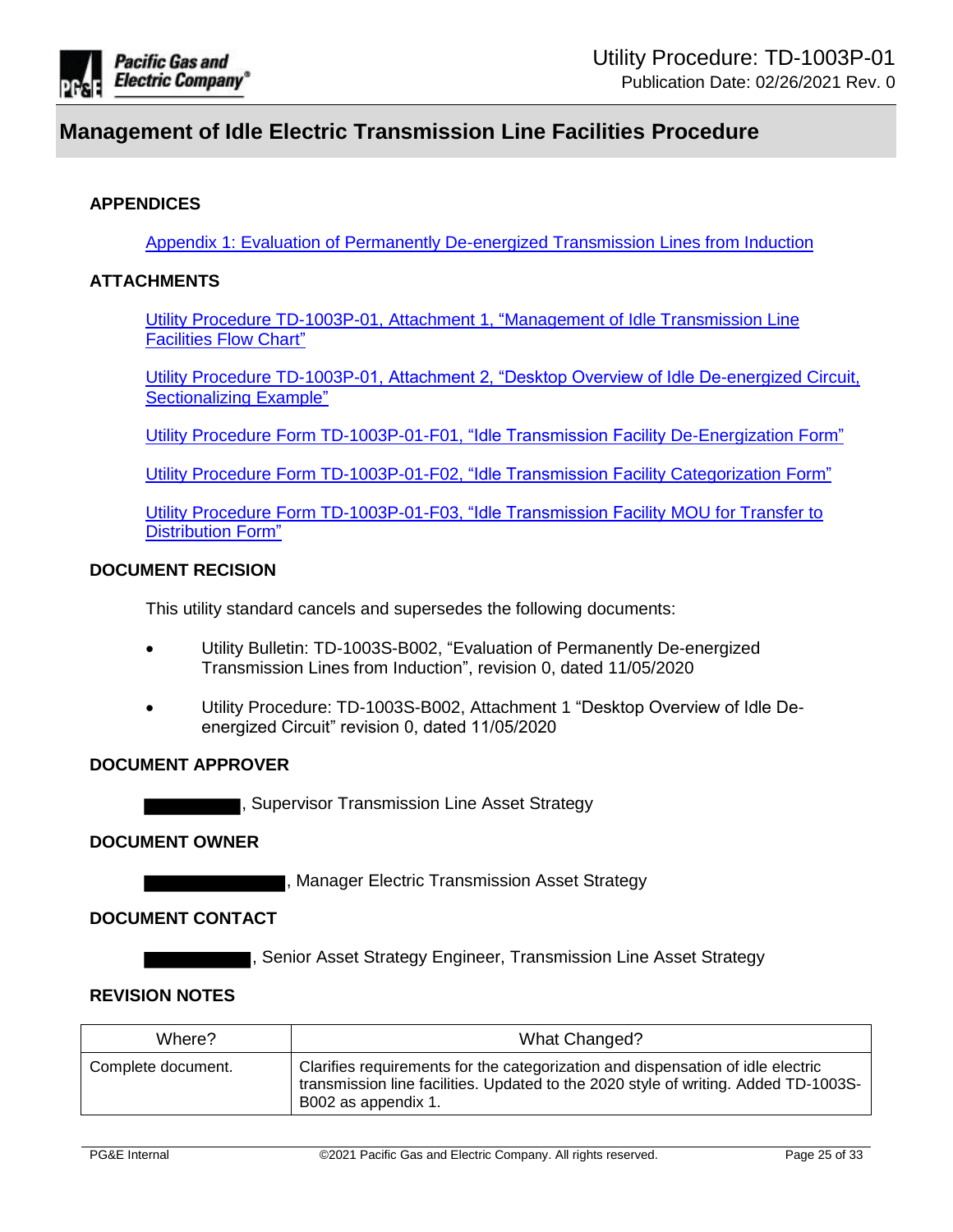

## <span id="page-25-0"></span>**Appendix 1: Evaluation of Permanently De-Energized Transmission Lines from Induction**

Page 1 of 8

#### <span id="page-25-1"></span>**WHAT YOU NEED TO KNOW**

The purpose of this document is to mitigate the effects of induction on de-energized idle transmission lines.

The effects of induction caused by an energized line is dependent on the strength of the electrical magnetic field (EMF). Induction on the idle de-energized transmission line is directly proportionate to the loading (current) of the energized line and indirectly proportionate to the distance (radius) between two lines (Electric induction is proportional to the voltage).

The higher the current the higher the magnetic field. The higher the radius the less the electric field impact on the de-energized line.

Mitigation for Public Safety Power Shutoff (PSPS) induction issues are being evaluated and will be addressed later in a separate document.



**Figure 1. Magnetic Field of a Wire**

Energized circuits that parallel a de-energized idle transmission line contribute to induction. The length of parallelism is an additive effect and will increase the induction experienced on a de-energized line. The longer an energized circuit runs parallel to a de-energized circuit, the more induced voltage the circuit will experience.

#### **1 Idle De-energized Transmission Lines**

1.1 OPEN all switches on the de-energized idle transmission lines (if applicable).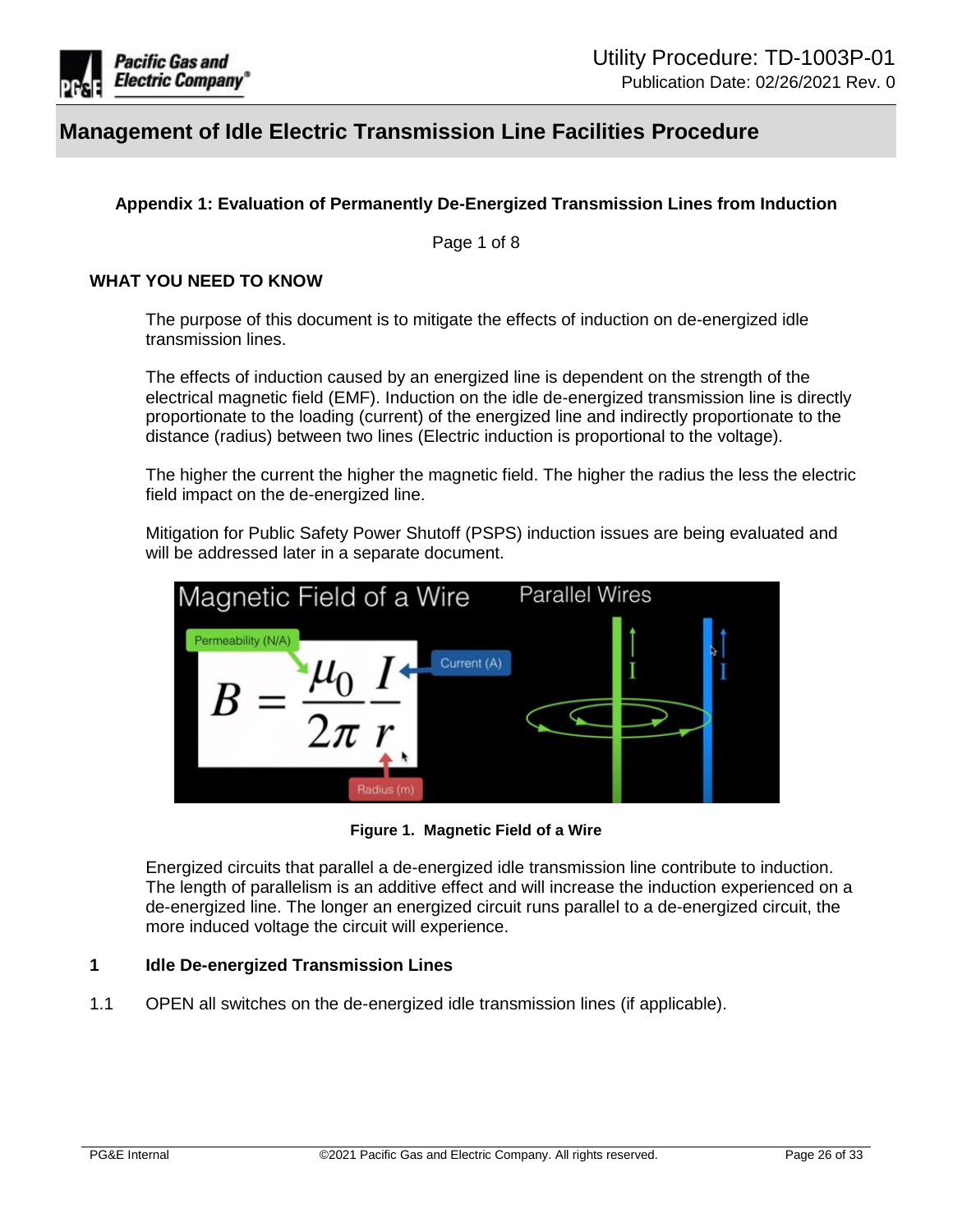

## **Appendix 1: Evaluation of Permanently De-Energized Transmission Lines from Induction**

Page 2 of 8

#### <span id="page-26-0"></span>**2 Information Gathering of Induction on Permanently De-Energized Transmission Lines**

- 2.1 REVIEW each idle de-energized transmission line for the effects of induction.
	- 1. De-energized idle transmission lines can have a variety of sources of induction, including but not limited to the following:
		- a. Energized transmission lines on the same structure
		- b. Adjacent energized transmission lines not on the same structure
		- c. Third party electrical lines
- 2.2 Transmission Line Asset Strategy shall COORDINATE with Transmission Line Work Methods, Transmission Line Maintenance, and Construction to complete the following tasks:
	- 1. IDENTIFY the induction sources to the de-energized idle transmission line.
	- 2. Transmission Line Work Methods and Asset Strategy shall GATHER the following information:
		- a. De-energized Idle transmission line name:
			- Identify all open points along the idle line
		- b. Energized parallel transmission lines:
			- Name
			- Voltage
			- Length of line that is parallel to de-energized idle transmission line
		- c. Distribution lines can be disregarded as an inducer circuit because the induced current or induce voltage is negligible.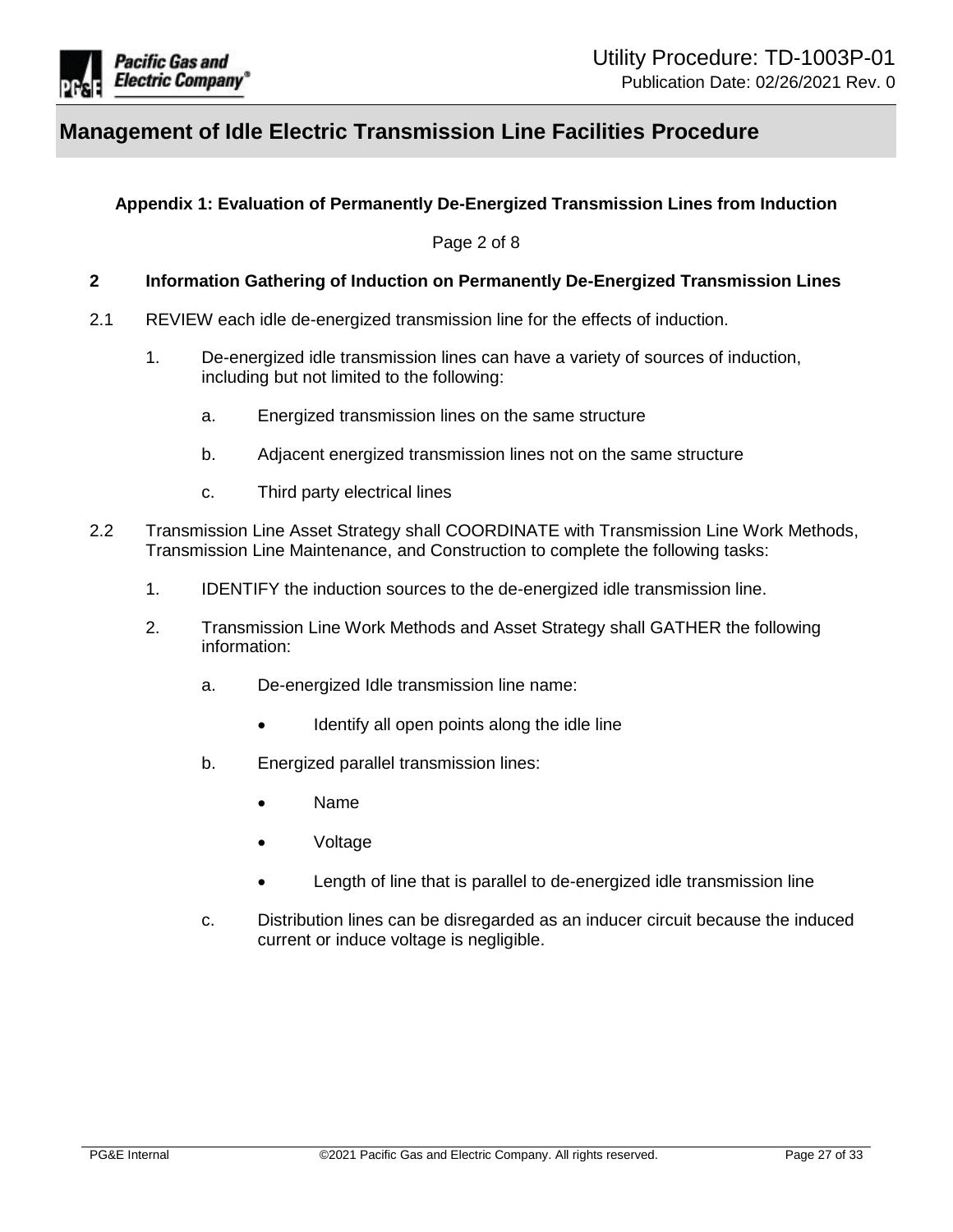

## **Appendix 1: Evaluation of Permanently De-Energized Transmission Lines from Induction**

Page 3 of 8

#### **3 Circuit Assessment**

- 3.1 Initial De-Energized Circuit Assessment (Desktop Review) by Asset Strategy and Team
	- 1. Sectionalizing the De-Energized Idle Transmission Line
		- a. With the information gathered from [step 2](#page-26-0) on page 27, applied technology services (ATS) shall PROVIDE general guidance on where sectionalizing can be done by:
			- (1) Sectionalize de-energized idle transmission conductor at locations where it no longer parallels an energized circuit, SEE [Figure 2.](#page-28-0)
			- (2) Sectionalize the de-energized idle conductor at locations where distribution underbuilt no longer shares the same structures, SEE [Figure](#page-28-0)  [2.](#page-28-0)

#### **NOTE**

SEE [TD-1003P-01 Attachment 2 "Desktop Overview of Idle De-energized Circuit"](https://ecmappwlsp01c2.comp.pge.com/TILVIEWER?chronicleId=09131aad8d9296ea&vd=true&device=false) for an example of a desktop review of the FULTON-LAKEVILLE-IGNACIO 230kV line.

b. CONSTRUCT open points per [Utility Document 068177, "Overhead](https://ecmappwlsp01c2.comp.pge.com/TILVIEWER?chronicleId=09131aad80e08737&vd=false&device=false)  [Transmission Line Design Criteria."](https://ecmappwlsp01c2.comp.pge.com/TILVIEWER?chronicleId=09131aad80e08737&vd=false&device=false) The use of flying bells can be utilized where dead ends are not present.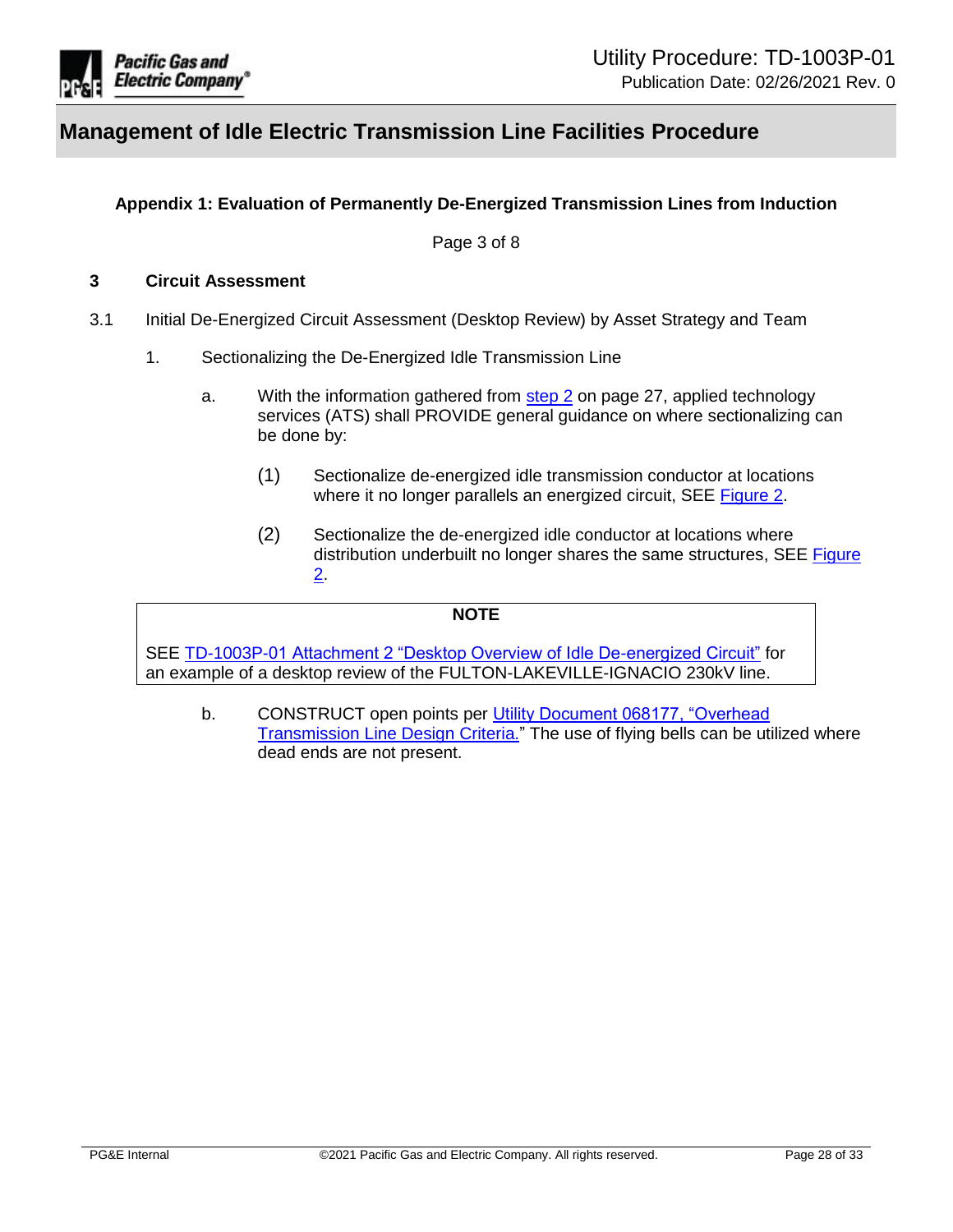

## **Appendix 1: Evaluation of Permanently De-Energized Transmission Lines from Induction**

Page 4 of 8

#### **IDLE TRANSMISSION WITH PARALLEL ENERGIZED TRANSMISSION**



**Figure 2, Parallel and Underbuilt Energized Circuit**

### <span id="page-28-0"></span>3.1.1 (continued)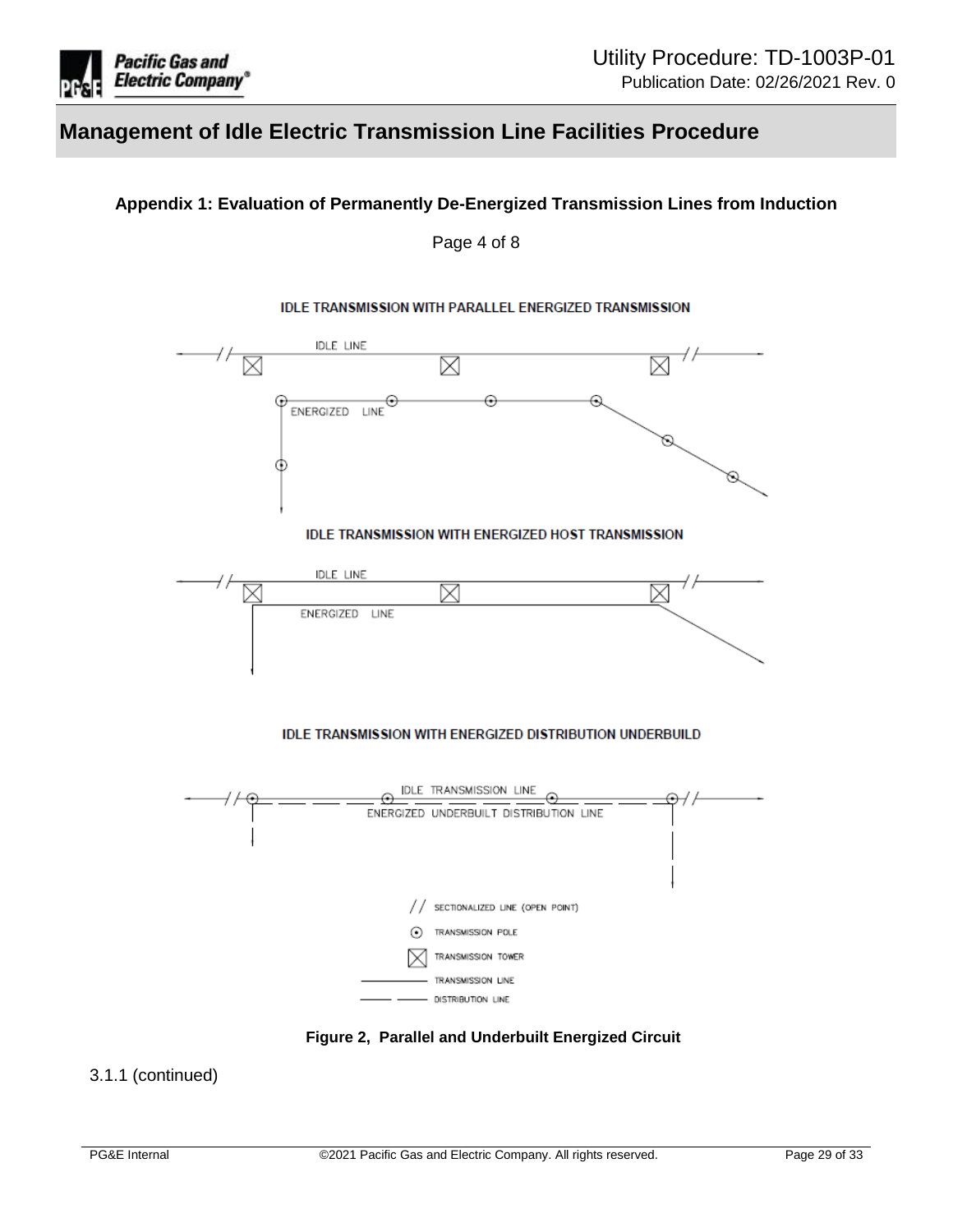

## **Appendix 1: Evaluation of Permanently De-Energized Transmission Lines from Induction**

Page 5 of 8

## 3.1 (continued)

2. ATS and team must PROVIDE recommendations if additional actions and/or detailed model evaluation is needed.

Sectionalizing of a de-energized circuit can mitigate the effects of induction. A uniform sectionalizing length cannot be determined because of site specific factors (i.e., soil resistivity, switch locations, voltage, proximity and length of parallel energized circuits, length of de-energized idle transmission line, structure access, etc.)

- MEASURE the voltage of each phase of the de-energized idle transmission line. The measurement is to be taken prior to the installation of any grounds on the de-energized idle transmission line.
- MEASURE voltage of each phase and current (if grounding is installed). The voltage and current measurement information is to be provided to ATS to evaluate the results of the initial assessment.
- ESTABLISH additional open points to sectionalize the de-energized idle transmission line into shorter sections.
- PROVIDE detailed modeling and assessment if needed.
- INSTALL permanent grounding per recommendation.

#### **4 Ground Mitigations**

If grounding is recommended, permanent grounding is the preferred design. However, temporary grounding can be permitted under a standards waiver request [TD-3310P-01,](https://ecmappwlsp01c2.comp.pge.com/TILVIEWER?chronicleId=09131aad80e05d70&vd=true&device=false)  ["Request for Waiver from Substation and Transmission Line Standards"](https://ecmappwlsp01c2.comp.pge.com/TILVIEWER?chronicleId=09131aad80e05d70&vd=true&device=false) with the guidance of Transmission Line Work Methods and ATS for certain scenarios.

4.1 Temporary Grounding

Temporary grounds are not necessary if permanent grounding will be implemented or the removal of de-energized idle transmission line is completed.

- 1. Using Temporary Protective Grounds
	- a. INCLUDE in the waiver application form the following information:
		- A plan to inspect and maintain the effective electrical continuity of the temporary grounds. The planned duration should not exceed 6 months.
		- An expected installation date of temporary grounding.
		- Potential structure locations to install temporary protective grounds.
		- Soil resistance estimates or measurements of those potential structures.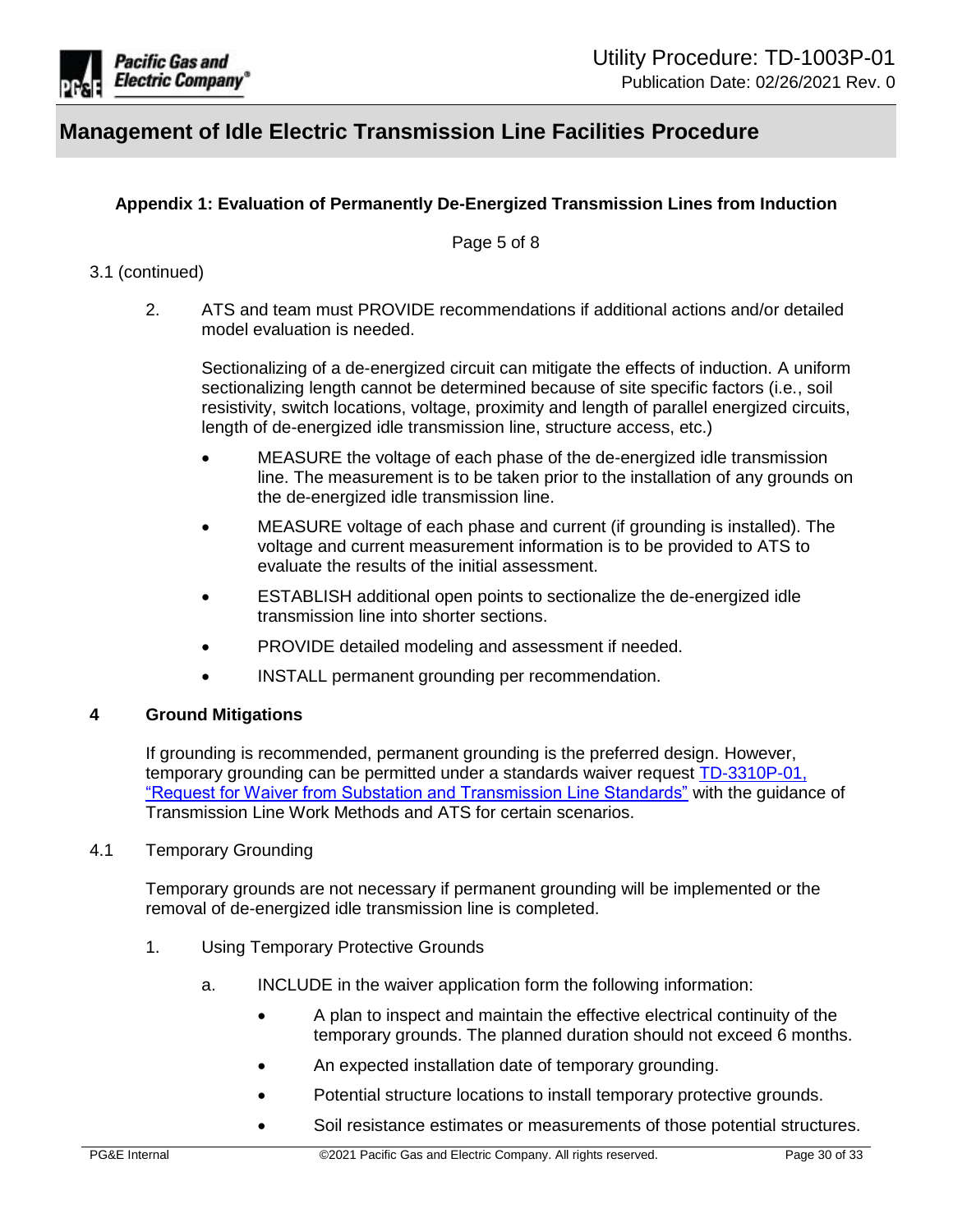

## **Appendix 1: Evaluation of Permanently De-Energized Transmission Lines from Induction**

Page 6 of 8

### 4.1.1 (continued)

- b. OBTAIN an approved waiver to install temporary grounding.
- c. CONTACT Transmission Line Work Methods for optimum design.
- d. **Do not** CONSIDER any temporary protective ground that is installed to mitigate induction as part of a temporary protective grounding scheme that is required to perform work on a de-energized transmission line. The requirements in the protective grounding manual must be followed prior to working on the deenergized transmission line.
- 4.2 Permanent Phase Conductor Grounding Design
	- 1. IF the de-energized idle transmission line will remain de-energized for 31 days or longer,

THEN INSTALL permanent grounding.

- 2. FOLLOW Utility Procedure TD-3330P-00, ["Substation and Transmission Line](https://ecmappwlsp01c2.comp.pge.com/TILVIEWER?chronicleId=09131aad80e00474&vd=true&device=false)  [Engineering Process Overview",](https://ecmappwlsp01c2.comp.pge.com/TILVIEWER?chronicleId=09131aad80e00474&vd=true&device=false) M&C project management procedures to initiate a project order to install permanent grounds.
- 3. Grounding to the Steel Structure or to Grade (wood/composite poles)
	- a. FOLLOW all safety procedures AND protocol to install these connections.
	- b. CONNECT the phase conductors to the #4 strand ground wire with appropriate connectors for conductor size and type on all three phases.
		- USE document 028854 ["Connectors for Transmission Conductors"](https://ecmappwlsp01c2.comp.pge.com/TILVIEWER?chronicleId=09131aad80dfa0ea&vd=false&device=false) as a reference. If conductor connectors are not reference in 028854 for the type of conductor size needed, refer to engineering.
	- c. CONNECT the #4 strand copper ground wire to steel structure or covered pole ground GR2 assembly (for wood or non-steel poles) to ground.
	- d. For lattice steel structures, CONNECT the ground wire directly to the structure.
		- (1) USE connector M301546 Ground terminal for #4 solid wire.
		- (2) DRILL hole on lattice steel to install  $\frac{1}{2}$ " bolt.
		- (3) INSTALL ground terminal on lattice steel.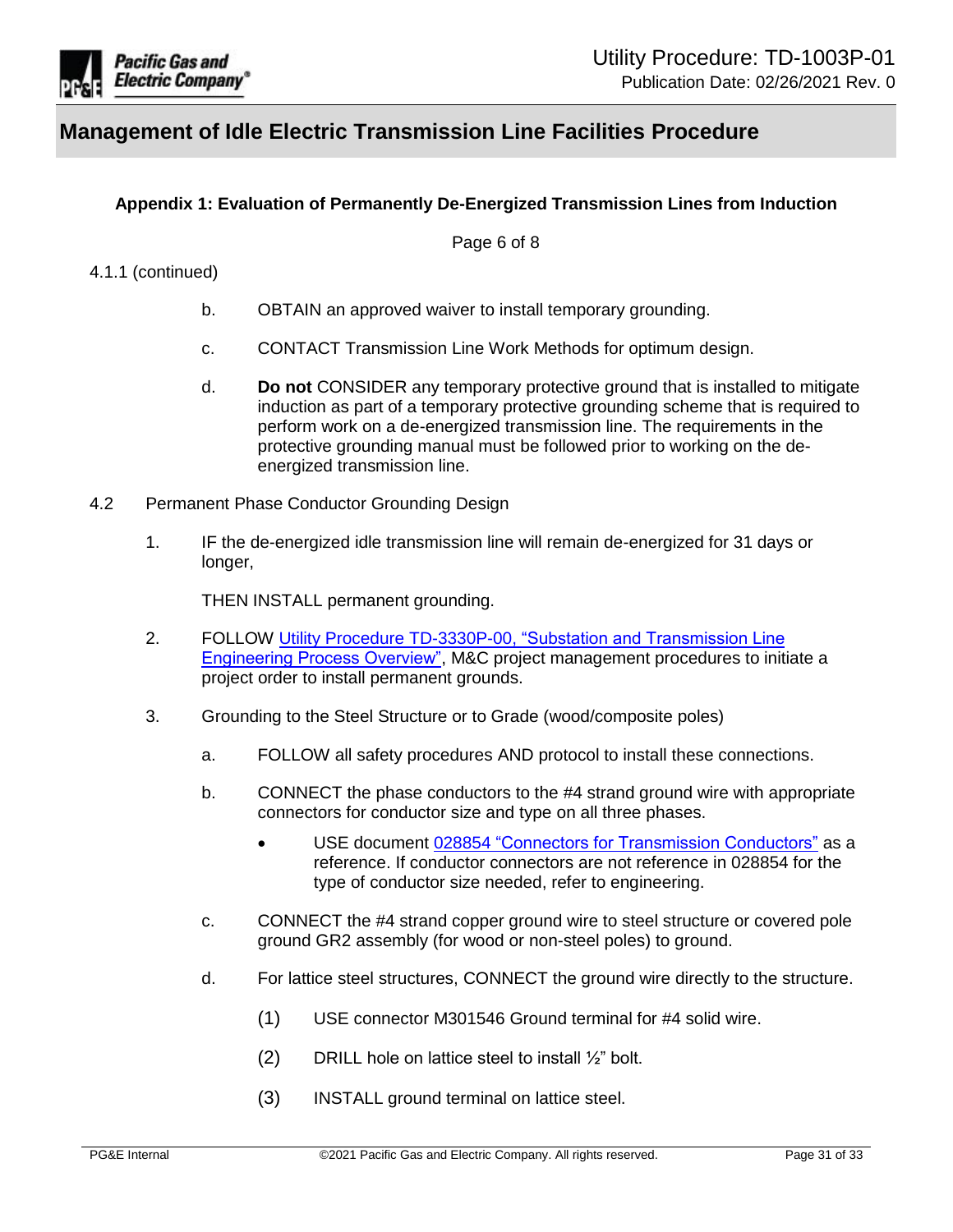

## **Appendix 1: Evaluation of Permanently De-Energized Transmission Lines from Induction**

Page 7 of 8

### 4.2.3.d (continued)

(4) Then CONNECT the ground wire to the ground terminal.



- e. For tubular steel poles, CONNECT the ground wire to the grounding tabs with the use of the ground terminal M301546 or use GR2 assembly to the grounding tabs at of tubular steel pole. UTILIZE aluminum banding to attach GR2 assembly to the pole every 15'.
- f. For wood poles and other non-conductive poles, CONNECT the ground wire to a GR2 assembly.
- g. For light duty steel poles, CONNECT the ground wire to a GR2 assembly AND CONNECT GR2 assembly to the above grade grounding tab at the base of the pole. UTILIZE aluminum banding to attach GR2 assembly to the pole every 15'.
- 4. CREATE a grounding detailed engineered drawing of the grounded structure(s).
- 5. UPDATE structure data sheet(s) of the de-energized idle line to document the grounding detail.

#### **5 Maintenance Condition and Performance of Grounding System**

- 5.1 For Temporary Protective Grounds (TPG)
	- 1. VALIDATE the performance of the grounding system as stated in approved waiver:
		- a. ENSURE TPGs are still installed AND correctly connected.
		- b. REPLACE broken, damage, or missing TPGs.